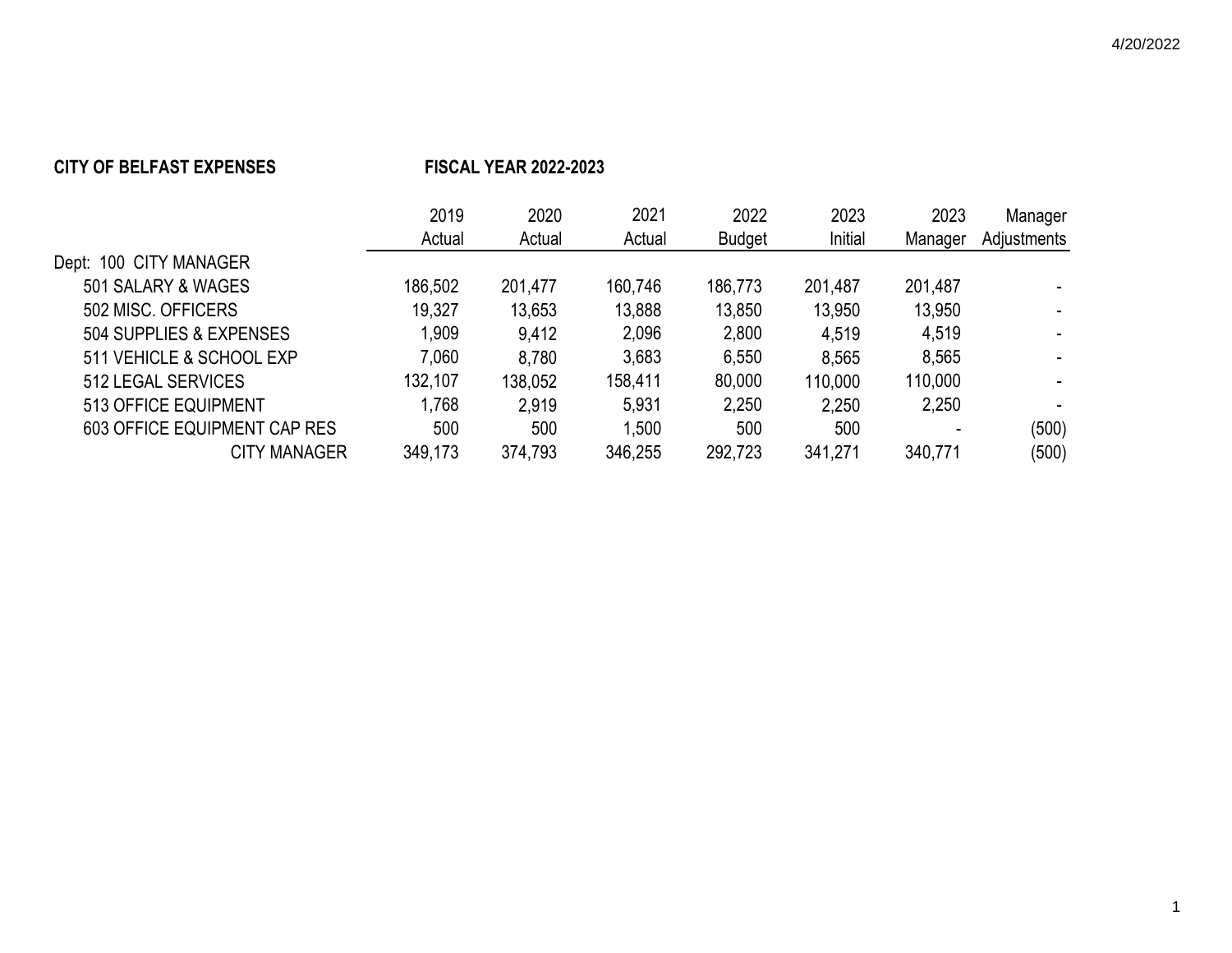|                                 | 2019    | 2020    | 2021    | 2022          | 2023    | 2023    | Manager     |
|---------------------------------|---------|---------|---------|---------------|---------|---------|-------------|
|                                 | Actual  | Actual  | Actual  | <b>Budget</b> | Initial | Manager | Adjustments |
| Dept: 110 FINANCE               |         |         |         |               |         |         |             |
| 501 SALARY & WAGES              | 96,672  | 98,228  | 105,497 | 124,654       | 135,862 | 132,721 | (3, 141)    |
| 504 SUPPLIES & EXPENSES         | 3,033   | 2,524   | 3,023   | 3,000         | 3,000   | 3,000   |             |
| 505 MISC. EXPENSES              | 11,178  | 10,114  | 9,381   | 11,000        | 9,800   | 9,800   |             |
| 508 COMPUTER SUPPLIES           | 450     |         |         | 50            | 50      | 50      |             |
| 509 COMPUTER SUPPORT & TRAINING | 4,605   | 4,255   | 4,687   | 4,300         | 4,500   | 4,500   |             |
| 510 MUNICIPAL AUDIT             | 29,350  | 29,000  | 29,000  | 29,000        | 29,000  | 29,000  |             |
| 513 OFFICE EQUIPMENT            | 2,409   | 1,913   | 1,945   | 3,550         | 3,700   | 3,800   | 100         |
| 603 OFFICE EQUIPMENT CAP RES    |         |         | 1,000   | 500           |         |         |             |
| <b>FINANCE</b>                  | 147,697 | 146,034 | 154,533 | 176,054       | 185,912 | 182,871 | (3,041)     |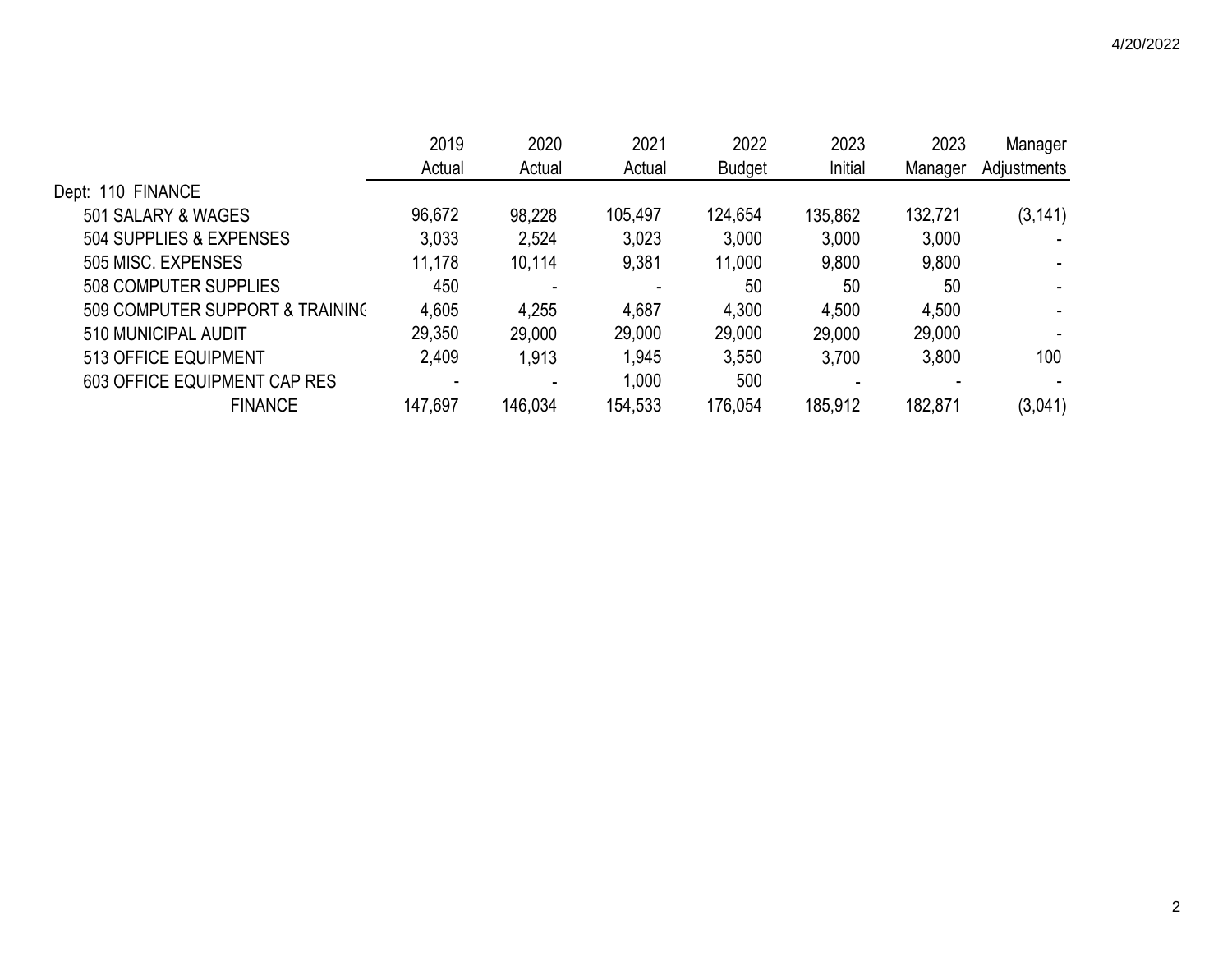|                                 | 2019    | 2020                     | 2021    | 2022          | 2023    | 2023    | Manager                  |
|---------------------------------|---------|--------------------------|---------|---------------|---------|---------|--------------------------|
|                                 | Actual  | Actual                   | Actual  | <b>Budget</b> | Initial | Manager | Adjustments              |
| 120 ASSESSING<br>Dept:          |         |                          |         |               |         |         |                          |
| 501 SALARY & WAGES              | 114,949 | 127,631                  | 135,052 | 140,085       | 114,068 | 138,479 | 24,411                   |
| 503 UNSCHEDULED OVERTIME        |         |                          | 441     |               | 1,000   |         | (1,000)                  |
| 504 SUPPLIES & EXPENSES         | 2,188   | 710                      | 830     | 2,000         | 2,000   | 2,000   | $\overline{\phantom{a}}$ |
| 509 COMPUTER SUPPORT & TRAINING | 16,328  | 12,975                   | 14,510  | 16,255        | 15,775  | 15,775  |                          |
| 511 VEHICLE & SCHOOL EXP        | 6,858   | 5,391                    | 5,985   | 7,300         | 6,500   | 6,000   | (500)                    |
| 513 OFFICE EQUIPMENT            | 700     | 566                      |         | 400           | 400     | 400     | ۰.                       |
| 603 OFFICE EQUIPMENT CAP RES    | 500     | $\overline{\phantom{0}}$ |         |               |         |         |                          |
| <b>ASSESSING</b>                | 141,523 | 147,273                  | 156,818 | 166,040       | 139,743 | 162,654 | 22,911                   |
|                                 |         |                          |         |               |         |         |                          |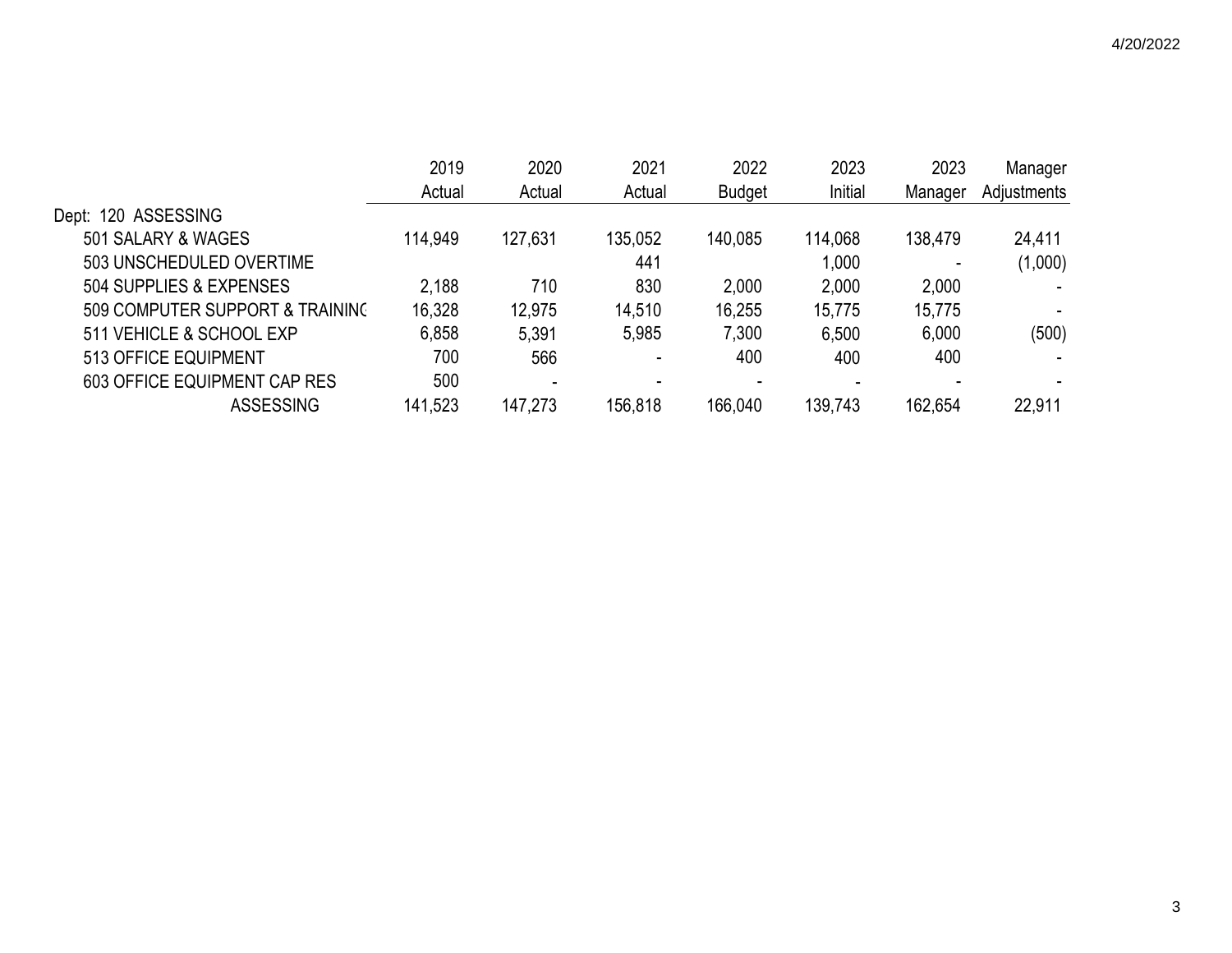|                                 | 2019    | 2020    | 2021    | 2022          | 2023    | 2023    | Manager     |
|---------------------------------|---------|---------|---------|---------------|---------|---------|-------------|
|                                 | Actual  | Actual  | Actual  | <b>Budget</b> | Initial | Manager | Adjustments |
| Dept: 130 CITY CLERK            |         |         |         |               |         |         |             |
| 501 SALARY & WAGES              | 153,444 | 154,660 | 166,197 | 185,224       | 194,524 | 194,524 |             |
| 503 UNSCHEDULED OVERTIME        | 176     | 16      | 26      | 50            | 200     | 200     |             |
| 504 SUPPLIES & EXPENSES         | 2,768   | 2,428   | 2,760   | 3,000         | 3,100   | 3,100   |             |
| 505 MISC, EXPENSES              | 2,942   | 332     | 984     | 1,650         | 1,650   | 1,650   |             |
| 506 POSTAGE                     | 11,809  | 11,905  | 12,000  | 12,000        | 13,000  | 13,000  |             |
| 508 COMPUTER SUPPLIES           | 20      |         | 45      | 165           | 170     | 170     |             |
| 509 COMPUTER SUPPORT & TRAINING | 7,373   | 7,162   | 8,001   | 7,200         | 8,941   | 8,941   |             |
| 513 OFFICE EQUIPMENT            | 3,380   | 2,674   | 2,595   | 3,310         | 3,250   | 3,250   |             |
| 603 OFFICE EQUIPMENT CAP RES    | 1,000   |         | 1,000   | 1,000         | 1,000   |         | (1,000)     |
| 631 RECORDS RESTORATION         |         |         | 7,352   | 2,500         | 2,500   | 2,500   |             |
| 674 CODIFICATION                | 1,195   | 1,195   | 1,195   | 4,000         | 4,000   | 4,000   |             |
| <b>CITY CLERK</b>               | 184,107 | 180,372 | 202,155 | 220,099       | 232,335 | 231,335 | (1,000)     |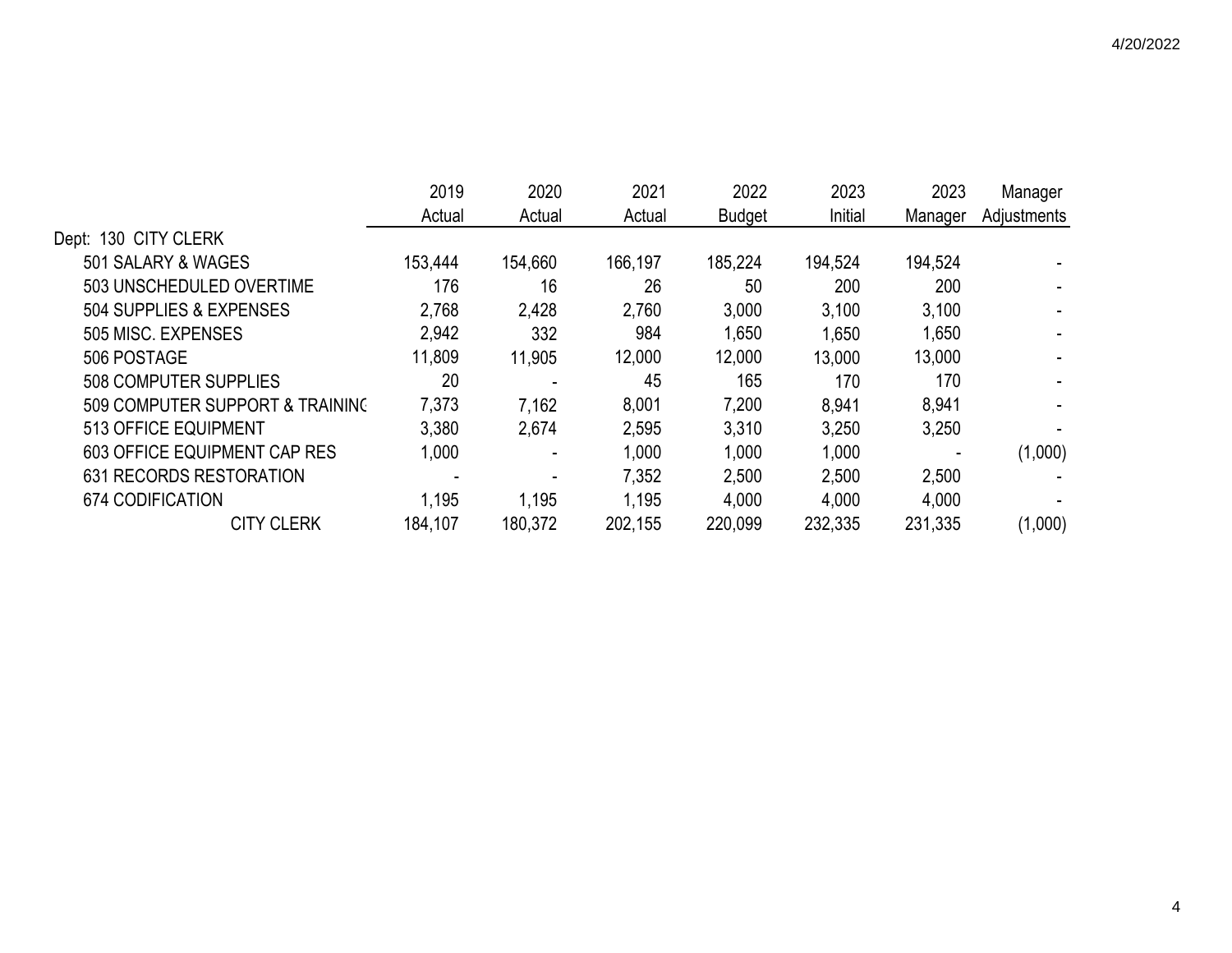|                                | 2019    | 2020    | 2021    | 2022          | 2023    | 2023    | Manager     |
|--------------------------------|---------|---------|---------|---------------|---------|---------|-------------|
|                                | Actual  | Actual  | Actual  | <b>Budget</b> | Initial | Manager | Adjustments |
| Dept: 140 CITY BLDG MAINT      |         |         |         |               |         |         |             |
| 501 SALARY & WAGES             | 41,391  | 41,024  | 42,886  | 50,782        | 51,320  | 51,320  |             |
| 511 VEHICLE & SCHOOL EXP       | 2,363   | 2,418   | 3,091   | 3,800         | 3,800   | 3,800   |             |
| 515 ELECTRICITY                | 16,000  | 13,103  | 6,207   | 6,600         | 7,000   | 7,000   |             |
| 516 HEATING FUEL               | 9,572   | 8,230   | 7,780   | 7,500         | 7,500   | 7,500   |             |
| 517 TELEPHONES/INTERNET        | 5,019   | 6,338   | 6,572   | 5,100         | 5,100   | 5,100   |             |
| 518 WATER                      | 2,122   | 2,122   | 2,122   | 2,200         | 2,310   | 2,310   |             |
| 519 CLEANING SUPPLIES          | 1,730   | 1,720   | 1,904   | 1,900         | 1,950   | 1,950   |             |
| 520 BLDG MAINT, REPAIRS & MISC | 24,709  | 19,098  | 21,740  | 17,045        | 17,045  | 17,045  |             |
| 524 CLEANING CONTRACT          | 8,700   | 9,425   | 7,975   | 9,300         | 24,600  | 24,600  |             |
| 837 IT SERVICES                | 26,270  | 65,799  | 105,736 | 99,328        | 99,328  | 99,328  |             |
| 901 BLG MAINT CAP RES          |         |         |         | 11,000        | 6,640   | 6,640   |             |
| <b>CITY BLDG MAINT</b>         | 137,876 | 169,277 | 206,013 | 214,555       | 226,593 | 226,593 |             |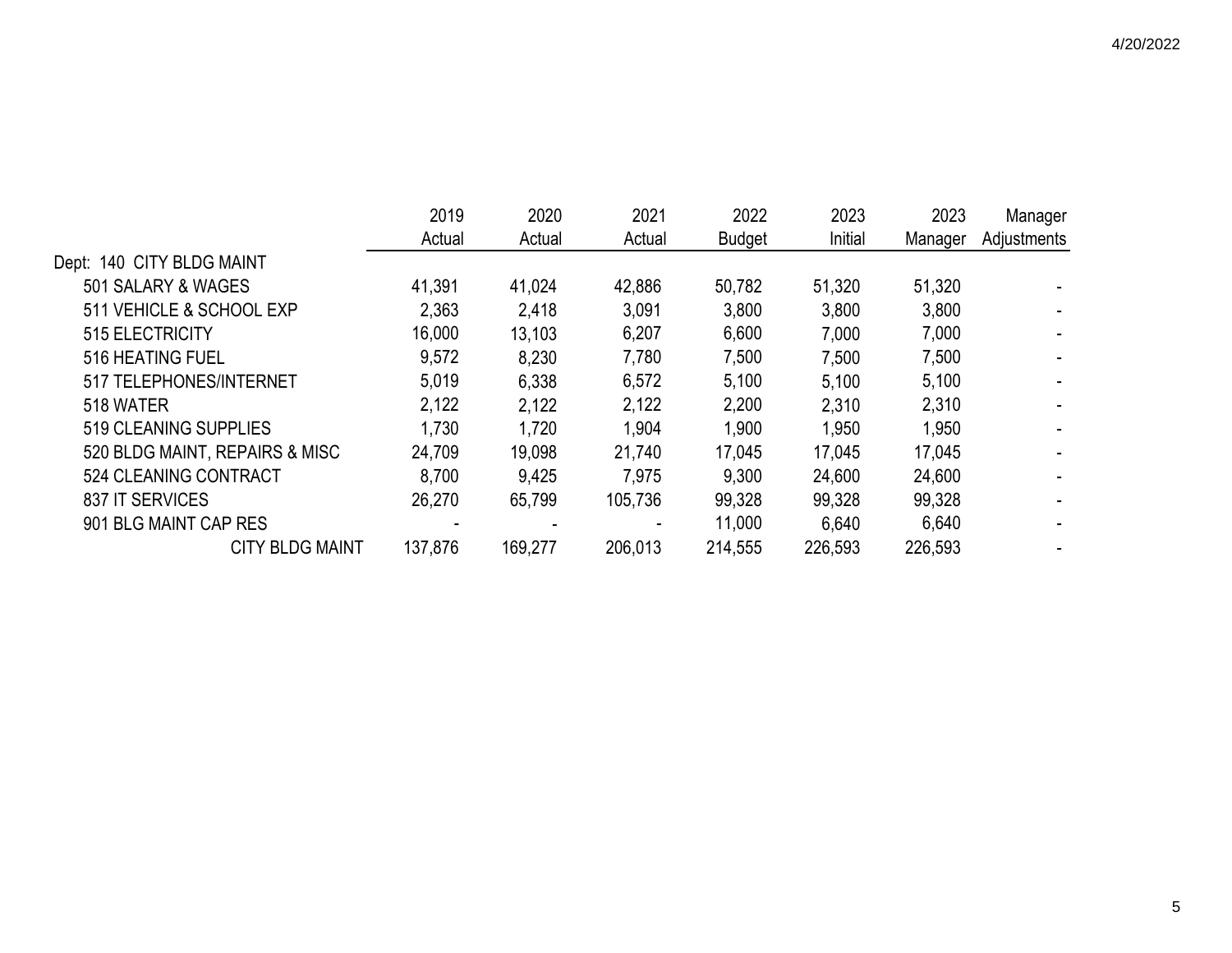|                                     | 2019   | 2020                     | 2021   | 2022          | 2023    | 2023    | Manager     |
|-------------------------------------|--------|--------------------------|--------|---------------|---------|---------|-------------|
|                                     | Actual | Actual                   | Actual | <b>Budget</b> | Initial | Manager | Adjustments |
| Dept: 150 ELECTIONS & REGISTRATIONS |        |                          |        |               |         |         |             |
| 501 SALARY & WAGES                  | 4,552  | 5.128                    | 7,337  | 7.192         | 6,160   | 6,160   |             |
| 503 UNSCHEDULED OVERTIME            |        | $\overline{\phantom{a}}$ | 1,137  | 700           | 750     | 750     |             |
| 504 SUPPLIES & EXPENSES             | 6,781  | 5.093                    | 7,642  | 11,287        | 10,126  | 10,126  |             |
| <b>ELECTIONS &amp;</b>              | 11,333 | 10,221                   | 16,116 | 19.179        | 17,036  | 17,036  |             |
| <b>REGISTRATIONS</b>                |        |                          |        |               |         |         |             |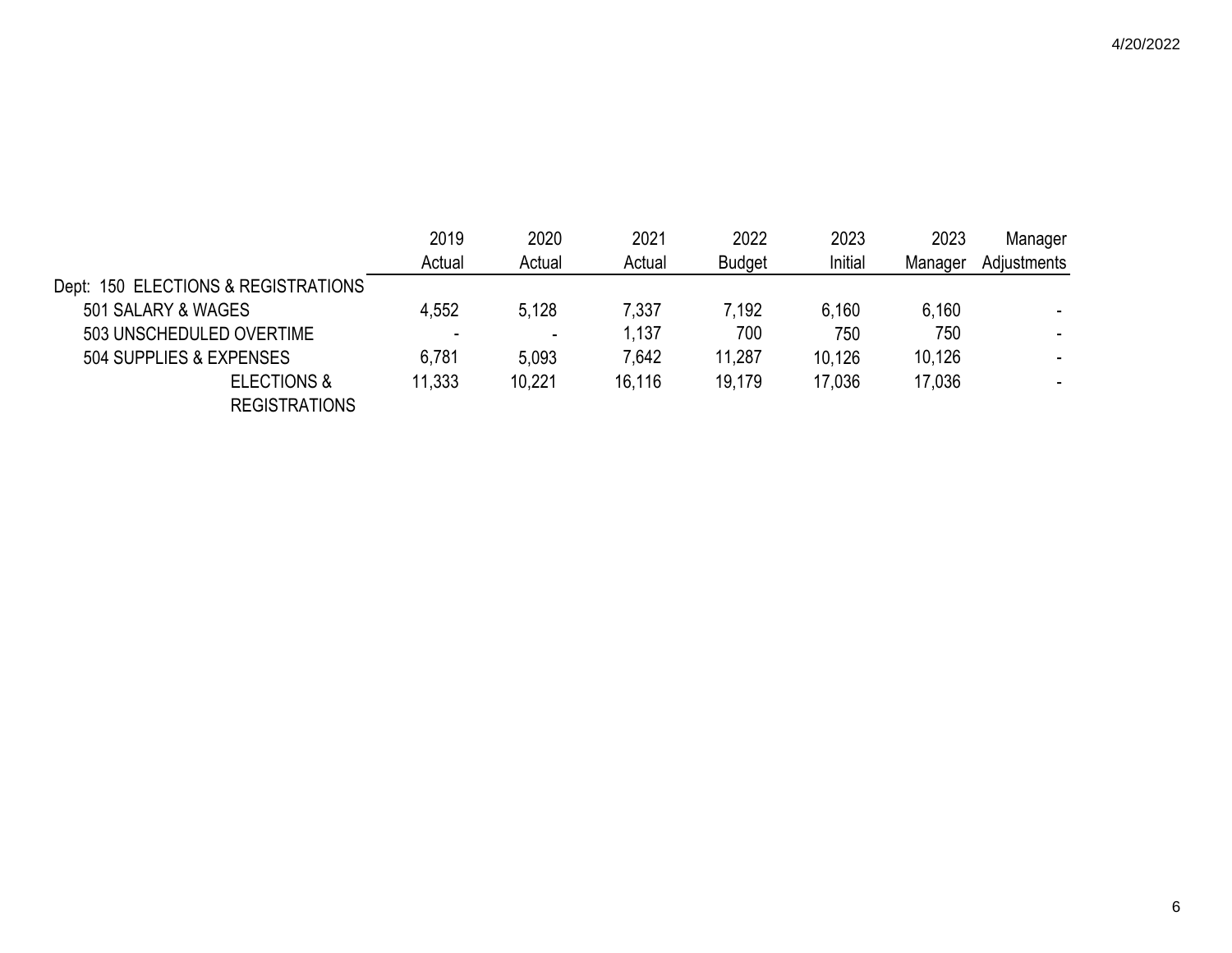|                                | 2019      | 2020      | 2021      | 2022          | 2023      | 2023      | Manager     |
|--------------------------------|-----------|-----------|-----------|---------------|-----------|-----------|-------------|
|                                | Actual    | Actual    | Actual    | <b>Budget</b> | Initial   | Manager   | Adjustments |
| 180 EMPLOYEE BENEFITS<br>Dept: |           |           |           |               |           |           |             |
| 527 SOCIAL SECURITY/MEDICARE   | 318,376   | 335,375   | 337,130   | 369,614       | 410,000   | 408,267   | (1,733)     |
| 528 RETIREMENT PLAN            | 289,295   | 308,424   | 327,208   | 373,407       | 515,544   | 514,612   | (932)       |
| 529 GROUP LIFE INSURANCE       | 19,538    | 19,816    | 22,032    | 21,976        | 24,460    | 24,460    |             |
| 530 HEALTH INSURANCE           | 877,406   | 1,031,645 | 972,182   | 1,033,103     | 952,703   | 952,703   | ۰.          |
| 531 PERSONNEL RESERVE          | 26,988    | 38,573    | 57,387    | 50,000        | 50,000    | 50,000    |             |
| <b>EMPLOYEE</b>                | 1,531,603 | 1,733,833 | 1,715,939 | 1,848,100     | 1,952,707 | 1,950,042 | (2,665)     |
| <b>BENEFITS</b>                |           |           |           |               |           |           |             |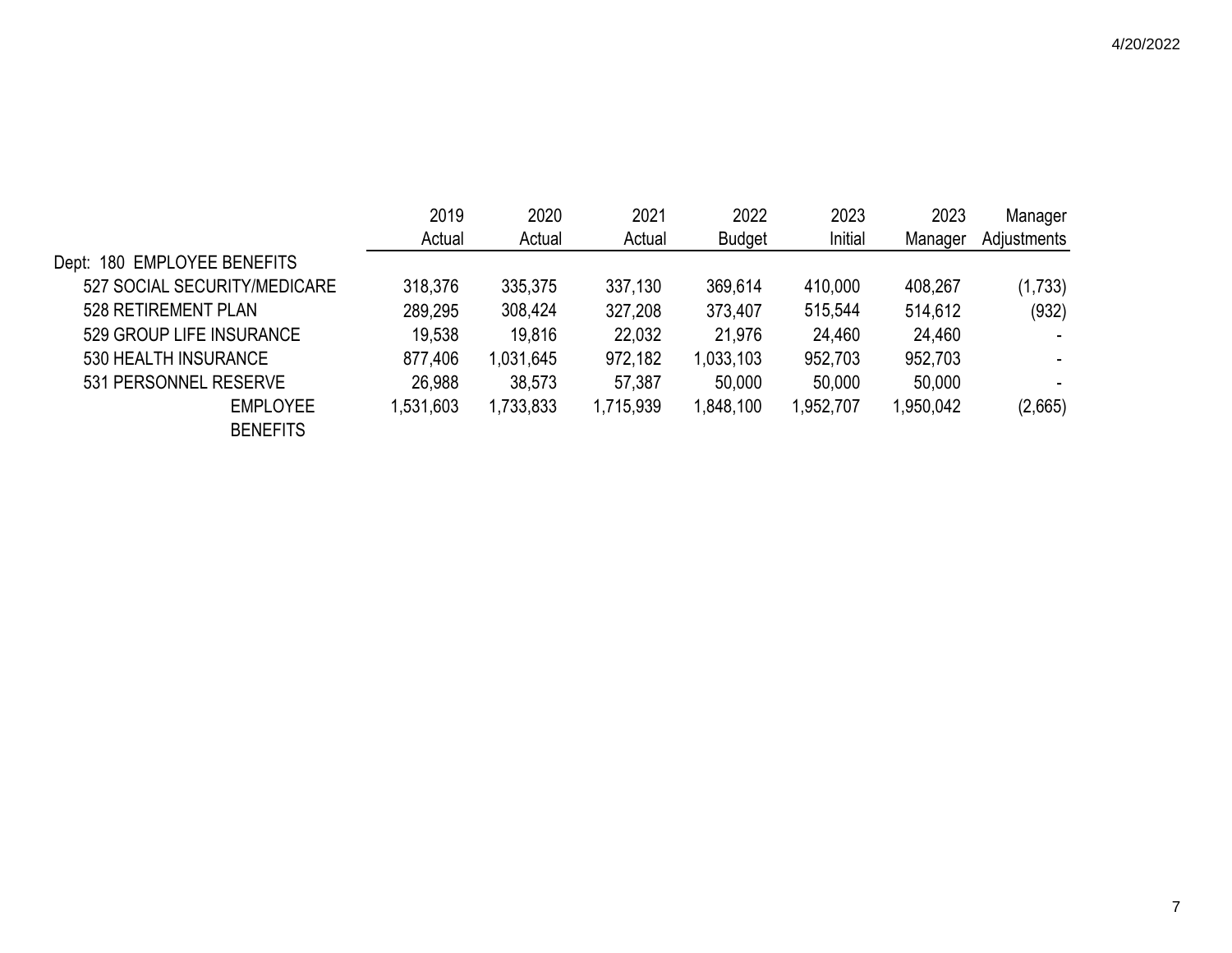|                                | 2019   | 2020   | 2021   | 2022          | 2023    | 2023    | Manager     |
|--------------------------------|--------|--------|--------|---------------|---------|---------|-------------|
|                                | Actual | Actual | Actual | <b>Budget</b> | Initial | Manager | Adjustments |
| Dept: 190 BOATHOUSE            |        |        |        |               |         |         |             |
| 504 SUPPLIES & EXPENSES        | 1,075  | 503    | 37     | 600           | 600     | 600     |             |
| 515 ELECTRICITY                | 1,827  | 945    | 391    | 400           | 500     | 400     | (100)       |
| 516 HEATING FUEL               | 7,490  | 5,929  | 4,537  | 5,000         | 5,000   | 4,500   | (500)       |
| 517 TELEPHONES/INTERNET        | 502    | 1,023  | 1,005  | 1,100         | 1,100   | 1,050   | (50)        |
| 518 WATER                      | 385    | 269    | 269    | 350           | 350     | 350     |             |
| 520 BLDG MAINT, REPAIRS & MISC | 2,163  | 2,080  | 690    | 500           | 2,400   | 2,400   |             |
| 532 CAPITAL RESERVE            | 600    |        | $\,$   |               |         |         |             |
| <b>BOATHOUSE</b>               | 14,042 | 10,749 | 6,929  | 7,950         | 9,950   | 9,300   | (650)       |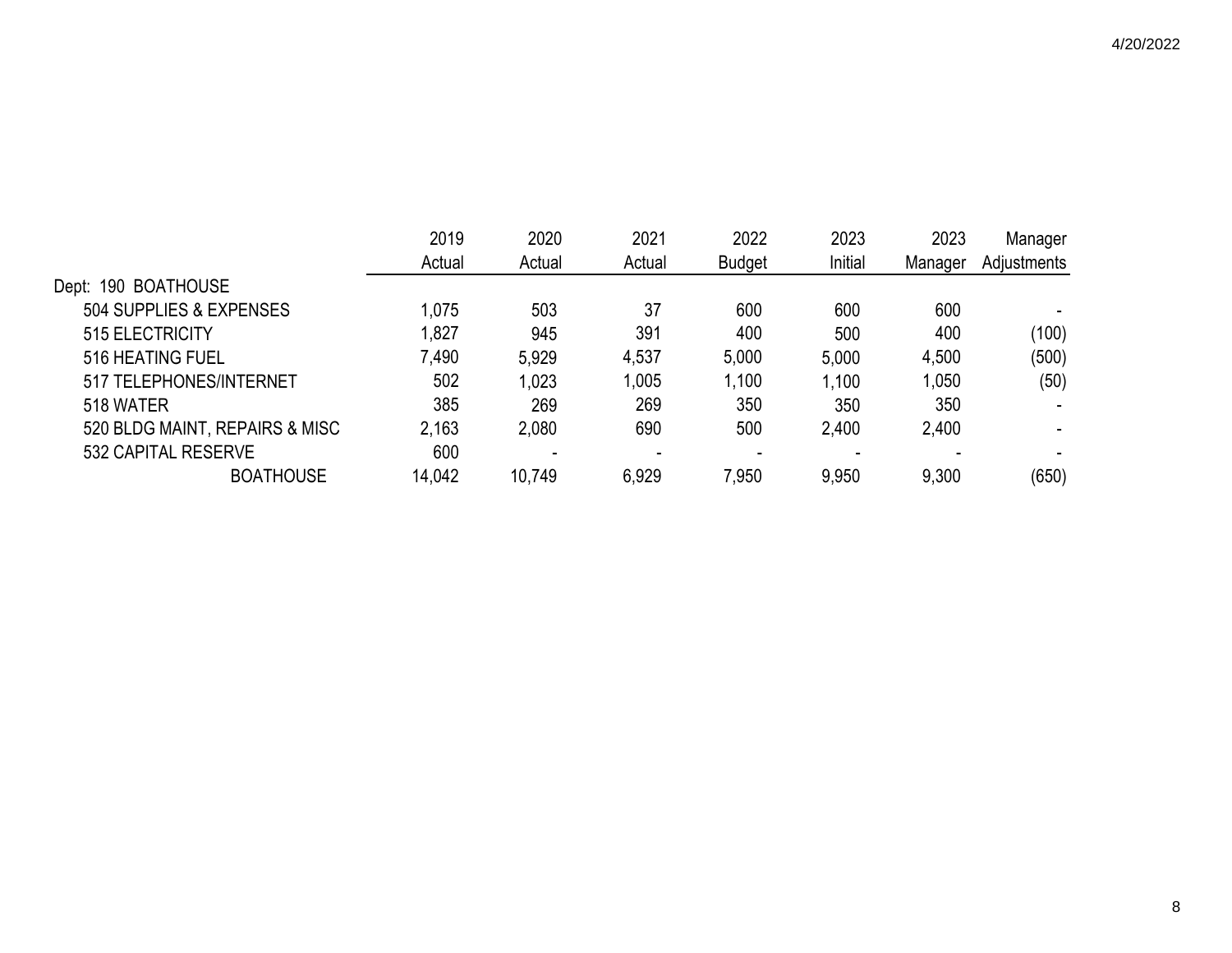|                                  | 2019    | 2020    | 2021    | 2022          | 2023    | 2023    | Manager     |
|----------------------------------|---------|---------|---------|---------------|---------|---------|-------------|
|                                  | Actual  | Actual  | Actual  | <b>Budget</b> | Initial | Manager | Adjustments |
| Dept: 210 FIRE                   |         |         |         |               |         |         |             |
| 501 SALARY & WAGES               | 135,949 | 134,614 | 155,476 | 213,265       | 225,922 | 213,922 | (12,000)    |
| 503 UNSCHEDULED OVERTIME         | 3,393   | 3,119   | 3,034   | 6,000         | 6,000   | 3,000   | (3,000)     |
| 504 SUPPLIES & EXPENSES          | 5,060   | 3,760   | 6,369   | 4,000         | 6,500   | 4,500   | (2,000)     |
| 515 ELECTRICITY                  | 3,000   | 2,270   | 2,752   | 2,000         | 2,000   | 2,000   |             |
| 516 HEATING FUEL                 | 6,109   | 4,287   | 2,919   | 3,500         | 3,500   | 3,500   |             |
| 517 TELEPHONES/INTERNET          | 2,883   | 3.773   | 4,041   | 4,660         | 4,660   | 4,660   |             |
| 518 WATER                        | 1,198   | 1,198   | 1,198   | 1,400         | 1,400   | 1,400   |             |
| 520 BLDG MAINT, REPAIRS & MISC   | 2,003   | 3,170   | 3,627   | 5,000         | 10,000  | 5,000   | (5,000)     |
| 533 CHIEF'S CLOTHING ALLOWANCE   | 400     | 400     | 400     | 400           | 400     | 400     |             |
| 534 HOSE REPLACEMENT             | 1,295   | 705     | 1,000   | 1,000         | 6,000   | 5,400   | (600)       |
| 535 PURCHASE OF EQUIPMENT        | 12,414  | 14,835  | 13,294  | 15,000        | 18,000  | 18,000  |             |
| 536 VEHICLE MAINTENANCE & REPAIF | 10,946  | 4,640   | 6,220   | 6,000         | 12,000  | 12,000  |             |
| 537 EQUIPMENT CAP RES            | 60,000  | 60,000  | 70,000  | 80,000        | 125,000 | 110,000 | (15,000)    |
| 559 TRAINING & DEVELOPMENT       |         |         |         |               | 5,000   | 5,000   |             |
| 567 GAS, OIL, GREASE & DIESEL    | 3,638   | 1,720   | 2,053   | 2,100         | 2,100   | 2,100   |             |
| 580 UNIFORMS                     | 404     | 275     | 389     | 600           | 3,600   | 2,400   | (1,200)     |
| <b>713 EQUIPMENT MAINTENANCE</b> | 3,065   | 4,498   | 2,013   | 3,500         | 12,000  | 10,000  | (2,000)     |
| <b>FIRE</b>                      | 251,757 | 243,264 | 274,785 | 348,425       | 444,082 | 403,282 | (40, 800)   |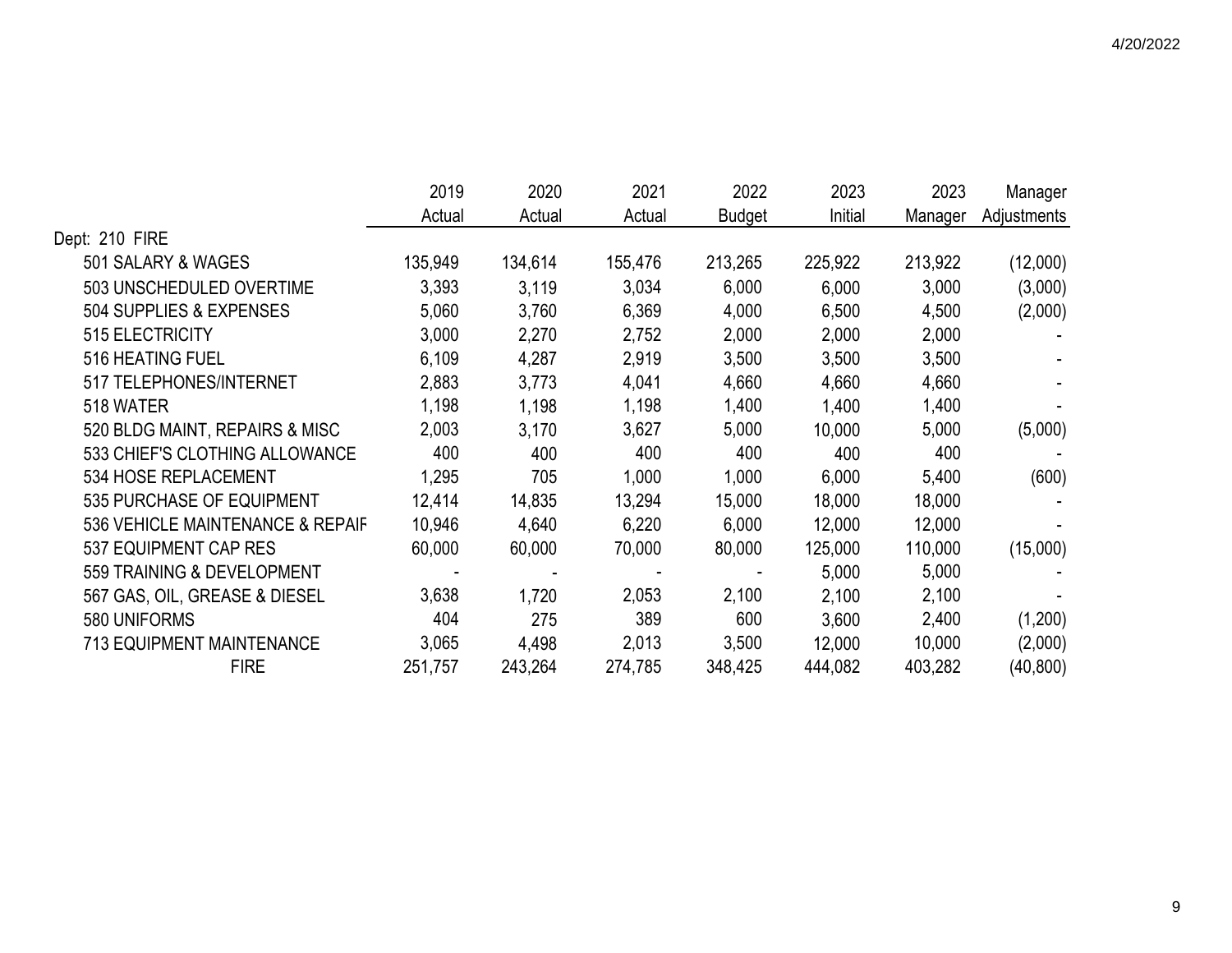|                                     | 2019      | 2020       | 2021      | 2022          | 2023      | 2023      | Manager     |
|-------------------------------------|-----------|------------|-----------|---------------|-----------|-----------|-------------|
|                                     | Actual    | Actual     | Actual    | <b>Budget</b> | Initial   | Manager   | Adjustments |
| Dept: 220 POLICE                    |           |            |           |               |           |           |             |
| 501 SALARY & WAGES                  | 937,988   | 1,041,337  | 941,265   | 1,102,588     | 1,191,712 | 1,194,020 | 2,308       |
| 503 UNSCHEDULED OVERTIME            | 77,607    | 65,215     | 69,903    | 87,000        | 91,000    | 84,000    | (7,000)     |
| 504 SUPPLIES & EXPENSES             | 10,696    | 10,729     | 1,194     | 9,320         | 12,075    | 11,675    | (400)       |
| 509 COMPUTER SUPPORT & TRAINING     | 7,504     | 6,583      | 8,659     | 7,100         | 6,100     | 6,100     |             |
| 513 OFFICE EQUIPMENT                | 5,887     | 3,412      | 1,413     | 3,500         | 3,500     | 3,500     |             |
| 515 ELECTRICITY                     | 14,000    | 10,694     | 4,124     | 4,800         | 5,280     | 5,280     |             |
| 516 HEATING FUEL                    | 9,752     | 7,453      | 5,934     | 7,000         | 7,000     | 7,000     |             |
| 517 TELEPHONES/INTERNET             | 5,570     | 5,569      | 9,427     | 12,260        | 12,260    | 12,260    |             |
| 518 WATER                           | 1,363     | 1,354      | 1,350     | 1,500         | 1,500     | 1,575     | 75          |
| 520 BLDG MAINT, REPAIRS & MISC      | 23,948    | 4,019      | 6,175     | 5,000         | 5,500     | 5,000     | (500)       |
| 533 CHIEF'S CLOTHING ALLOWANCE      | 195       | 364        | 258       | 1,400         | 1,400     | 1,400     |             |
| 535 PURCHASE OF EQUIPMENT           | 31,620    | 84,173     |           | 47,000        | 94,000    | 47,000    | (47,000)    |
| 536 VEHICLE MAINTENANCE & REPAIRS   | 13,212    | 10,405     | 18,783    | 15,000        | 16,000    | 15,000    | (1,000)     |
| 537 EQUIPMENT CAP RES               | 4,000     | $\sim$ $-$ |           | 5,000         | 5,000     | $\sim$    | (5,000)     |
| 539 MILEAGE & SCHOOL EXPENSES       | 9,559     | 6,411      | 10,884    | 12,000        | 15,000    | 15,000    |             |
| 540 FIREARMS TRAINING/QUALIFICATION | 7,097     | 2,538      | 10,053    | 9,500         | 11,100    | 10,500    | (600)       |
| 541 COMMUNICATIONS SYSTEM           |           |            |           | 1,200         | 1,200     | 1,200     |             |
| 542 UNIFORMS & POLICE EQUIPMENT     | 19,302    | 16,505     | 15,840    | 16,100        | 16,700    | 16,700    |             |
| 543 JANITORIAL SERVICE & SUPPLIES   | 8,759     | 7,649      | 9,157     | 11,800        | 12,760    | 12,760    |             |
| 567 GAS, OIL, GREASE & DIESEL       | 26,072    | 23,880     | 23,475    | 18,000        | 24,500    | 24,500    |             |
| 843 K-9 EXPENSES                    | 1,654     | 2,184      | 1,963     | 2,225         | 3,425     |           | (3, 425)    |
| <b>POLICE</b>                       | 1,215,785 | 1,310,474  | 1,139,857 | 1,379,293     | 1,537,012 | 1,474,470 | (62, 542)   |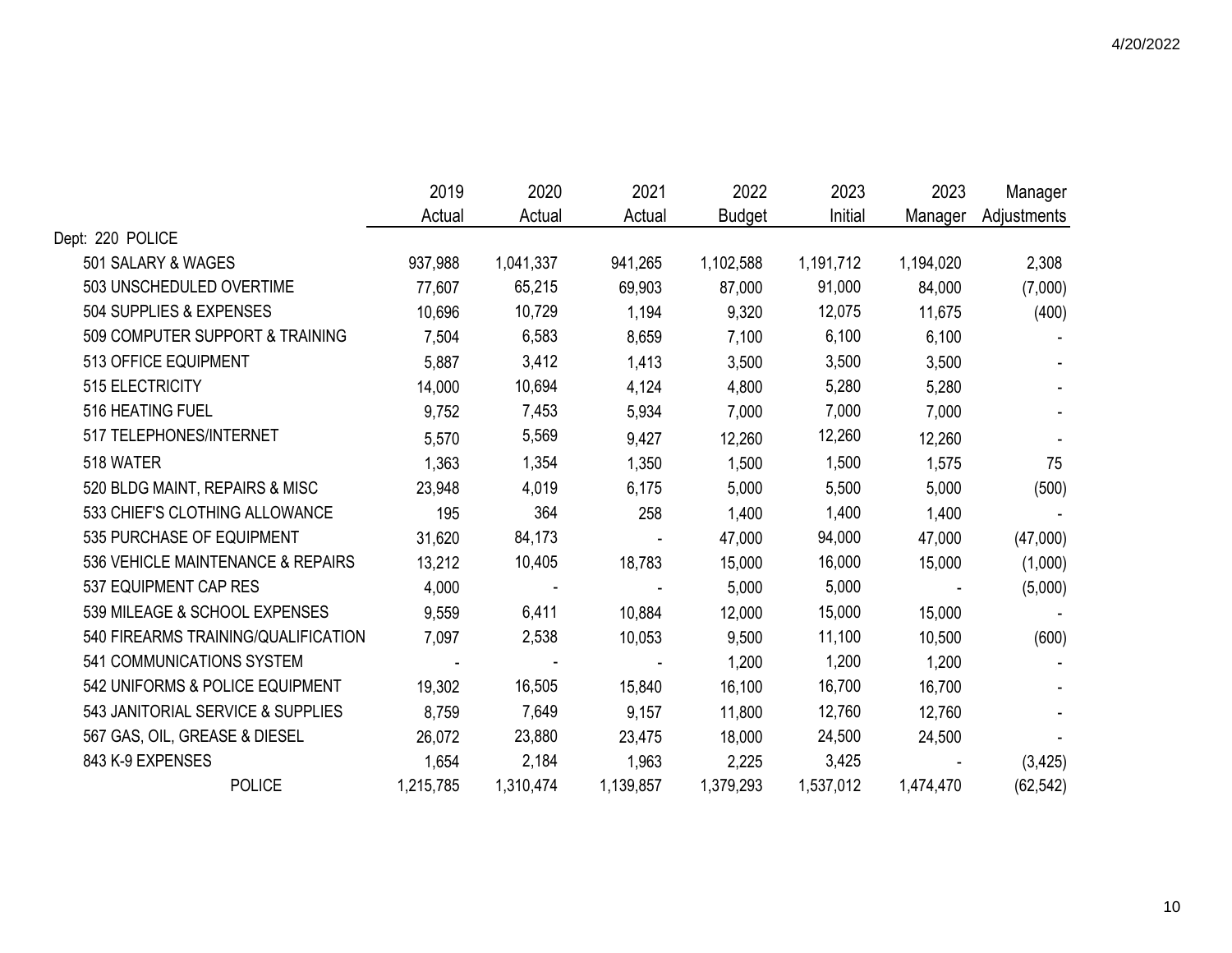|                                     | 2019    | 2020    | 2021          | 2022          | 2023    | 2023    | Manager     |
|-------------------------------------|---------|---------|---------------|---------------|---------|---------|-------------|
|                                     | Actual  | Actual  | Actual        | <b>Budget</b> | Initial | Manager | Adjustments |
| Dept: 230 STREET LIGHTING           |         |         |               |               |         |         |             |
| <b>544 STREET LIGHTS</b>            | 78,560  | 34,149  | 15,783        | 30,000        | 15,000  | 15,000  |             |
| 545 DOWNTOWN STREET LIGHTS          | 14,839  | 18,046  | 15,489        | 16,000        | 15,000  | 12,300  | (2,700)     |
| 546 TRAFFIC/SIGNAL LIGHTS           | 4,897   | 955     | 1,012         | 1,000         | 1,000   | 1,000   |             |
| <b>717 STREET LIGHT MAINTENANCE</b> |         | 14,086  | 9,174         | 10,000        | 10,000  | 10,000  |             |
| <b>STREET LIGHTING</b>              | 98,296  | 67,236  | 41,458        | 57,000        | 41,000  | 38,300  | (2,700)     |
|                                     |         |         |               |               |         |         |             |
|                                     | 2019    | 2020    | 2021          | 2022          | 2023    | 2023    | Manager     |
|                                     | Actual  | Actual  | <b>Budget</b> | <b>Budget</b> | Initial | Manager | Adjustments |
| Dept: 240 HYDRANTS                  |         |         |               |               |         |         |             |
| 523 HYDRANTS                        | 424,464 | 424,464 | 424,464       | 499,170       | 499,170 | 445,688 | (53, 482)   |
| <b>HYDRANTS</b>                     | 424,464 | 424,464 | 424,464       | 499,170       | 499,170 | 445,688 | (53, 482)   |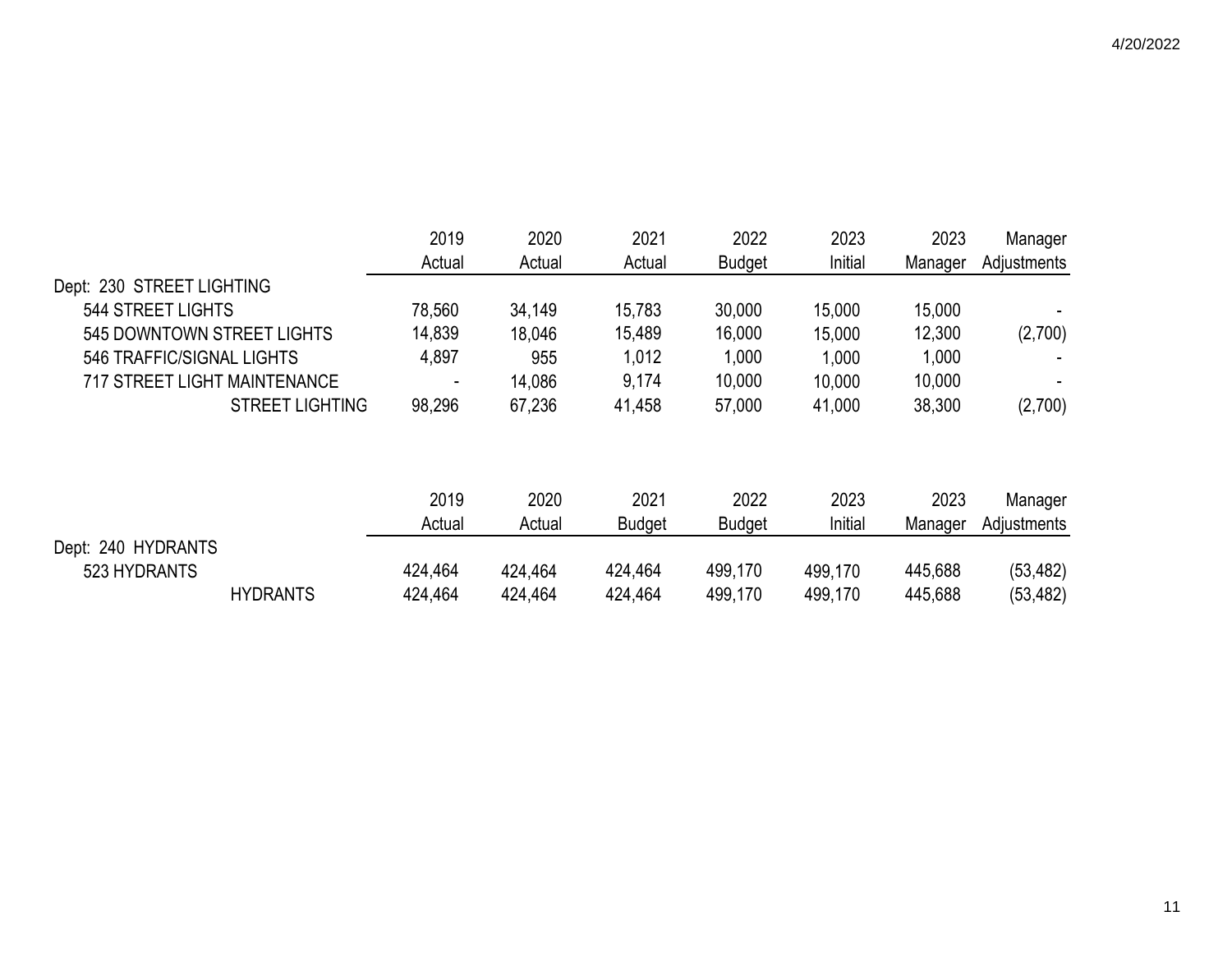|                                 | 2019   | 2020   | 2021   | 2022          | 2023    | 2023    | Manager     |
|---------------------------------|--------|--------|--------|---------------|---------|---------|-------------|
|                                 | Actual | Actual | Actual | <b>Budget</b> | Initial | Manager | Adjustments |
| Dept: 250 CABLE TELEVISION      |        |        |        |               |         |         |             |
| 501 SALARY & WAGES              | 19,591 | 19,008 | 20,099 | 28,000        | 28,000  | 28,000  |             |
| 504 SUPPLIES & EXPENSES         | 4,112  | 3,071  | 3,449  | 4,000         | 3,600   | 3,300   | (300)       |
| 522 EQUIPMENT MAINT & REPAIRS   | 798    | 1,121  | 540    | 2,000         | 2,000   | 2,000   |             |
| 537 EQUIPMENT CAP RES           | 2,500  | 500    |        |               |         |         |             |
| 567 GAS OIL GREASE DIESEL       |        |        |        | 100           |         |         |             |
| <b>723 BELFAST COMMUNITY TV</b> | 10,000 | 10,000 | 10,000 | 10,000        | 10,000  | 10,000  |             |
| <b>CABLE TELEVISIO</b>          | 37,001 | 33,700 | 34,088 | 44,100        | 43,600  | 43,300  | (300)       |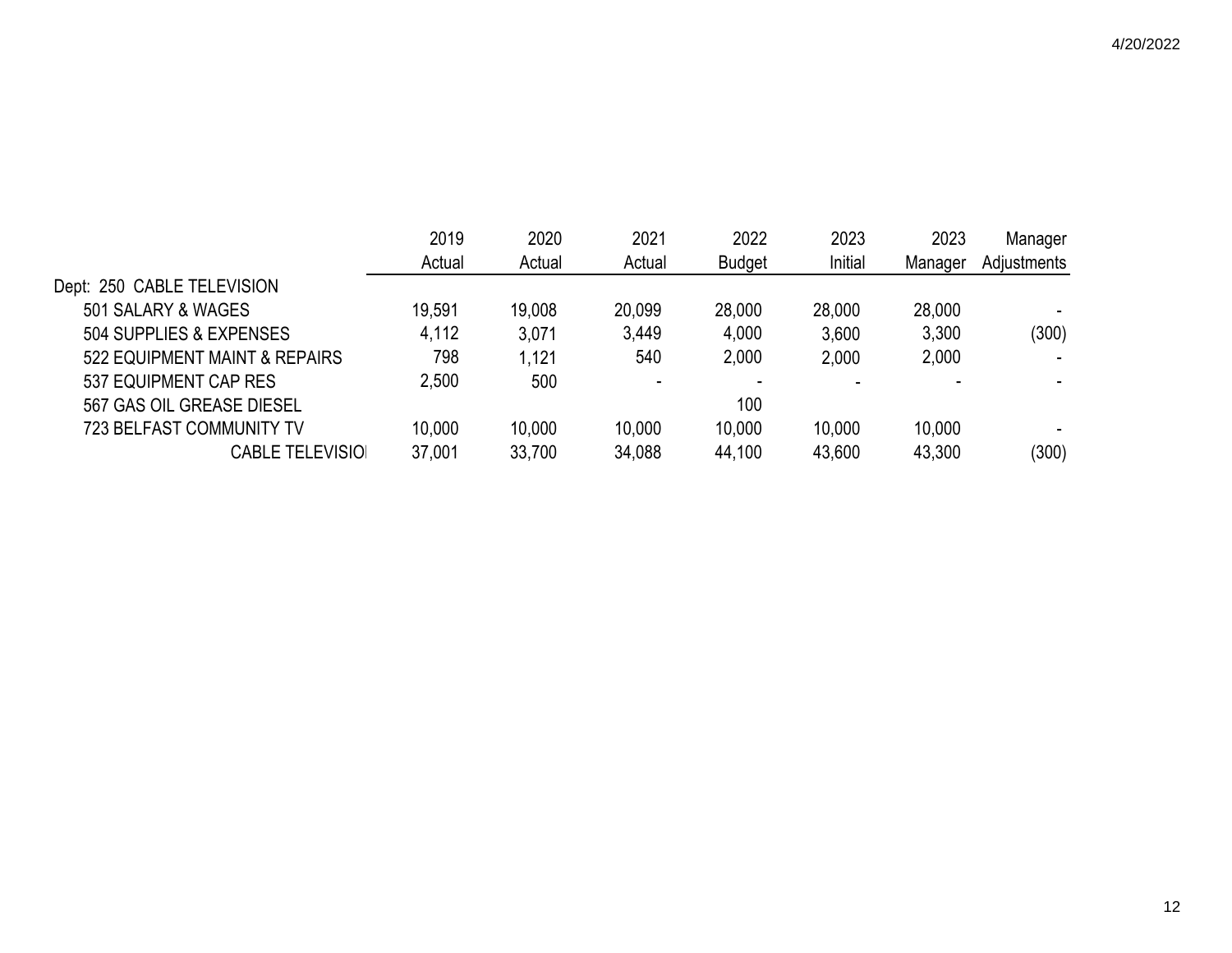|                                | 2019    | 2020    | 2021    | 2022          | 2023    | 2023    | Manager     |
|--------------------------------|---------|---------|---------|---------------|---------|---------|-------------|
|                                | Actual  | Actual  | Actual  | <b>Budget</b> | Initial | Manager | Adjustments |
| Dept: 260 MUNICIPAL INS.       |         |         |         |               |         |         |             |
| 549 FLEET & PROPERTY INSURANCE | 101,788 | 105,603 | 109,726 | 116,939       | 115.201 | 115,201 |             |
| 550 WORKER'S COMP              | 175,987 | 142,560 | 162,798 | 187,000       | 192,681 | 192,681 |             |
| 553 UNEMPLOYMENT INSURANCE     | 18,629  | 20,149  | 22,342  | 24,000        | 24,000  | 24,000  |             |
| 554 AIRPORT LIABILITY          | 2,650   | 2,650   | 3.038   | 5,038         | 5,038   | 5,038   |             |
| 555 HARBORMASTER BOAT/PERSONA  | 8,893   | 7.562   | 7,997   | 8,012         | 8,636   | 8,636   |             |
| <b>MUNICIPAL INS.</b>          | 307,947 | 278.524 | 305,901 | 340,989       | 345,556 | 345,556 |             |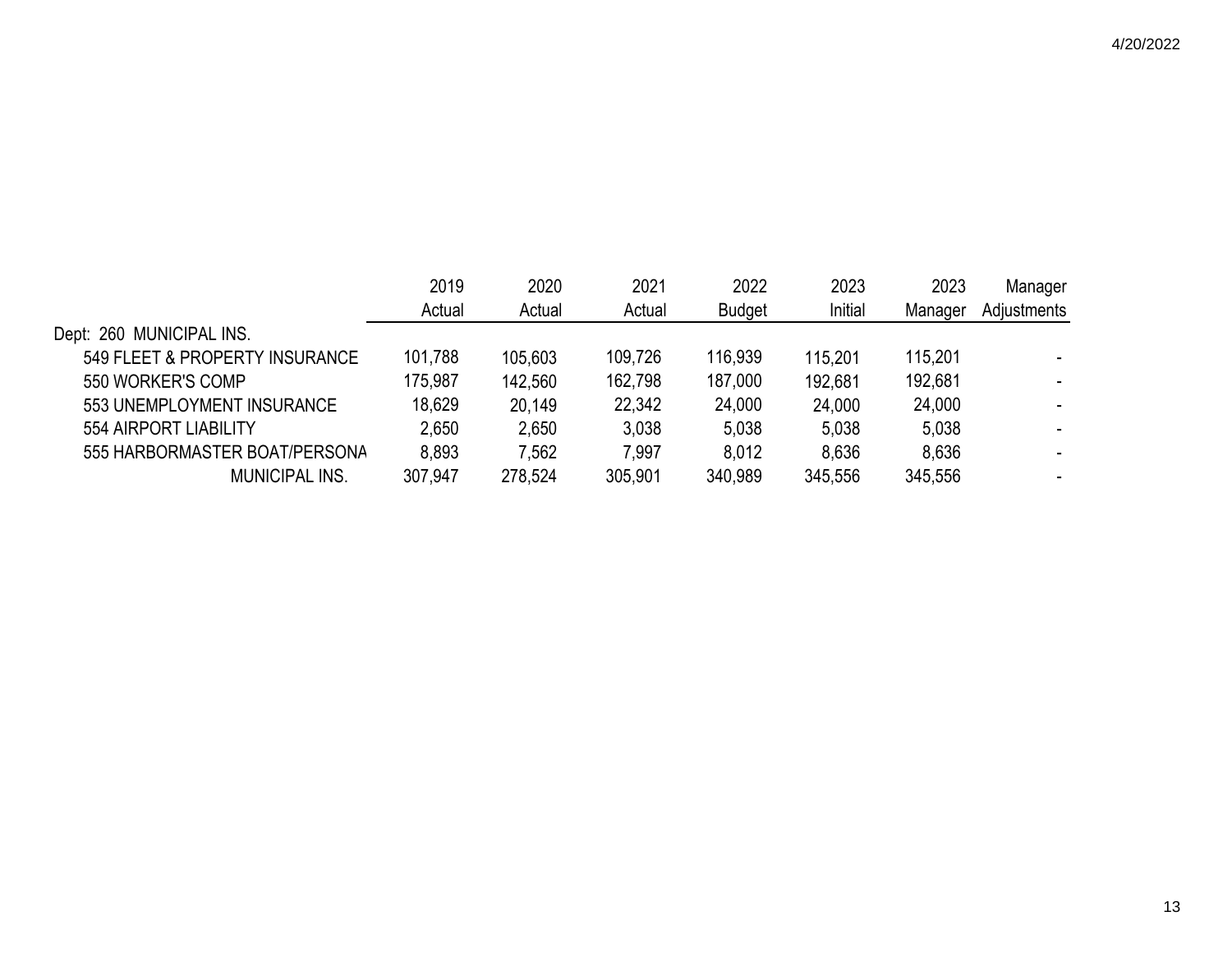2019 2020 2021 2022 2023 2023 Manager Actual Actual Actual Budget Initial Manager Adjustments Dept: 270 AMBULANCE 501 SALARY & WAGES 433,284 427,991 463,090 614,344 740,758 705,667 (35,091) 503 UNSCHEDULED OVERTIME 10,555 18,677 15,213 13,000 16,000 12,000 (4,000) 504 SUPPLIES & EXPENSES 13,771 11,261 15,113 15,000 21,770 15,000 (6,770) 536 VEHICLE MAINTENANCE & REPAIF 11,490 7,280 9,678 7,000 7,000 7,000 7,000 537 EQUIPMENT CAP RES 75,179 77,188 79,297 81,512 95,000 90,000 (5,000) 559 TRAINING & DEVELOPMENT 3,000 2,000 2,000 2,000 15,000 15,000 - 560 PARAMEDIC CLOTHING ALLOWA 1,935 1,469 3,023 3,000 4,400 3,400 (1,000) 562 AMBULANCE BILLING CONTRAC 34,516 36,778 43,177 40,000 40,000 40,000 567 GAS, OIL, GREASE & DIESEL 18,405 19,425 15,968 21,000 21,000 16,000 (5,000) AMBULANCE 602,135 602,069 646,559 796,856 960,928 904,067 (56,861)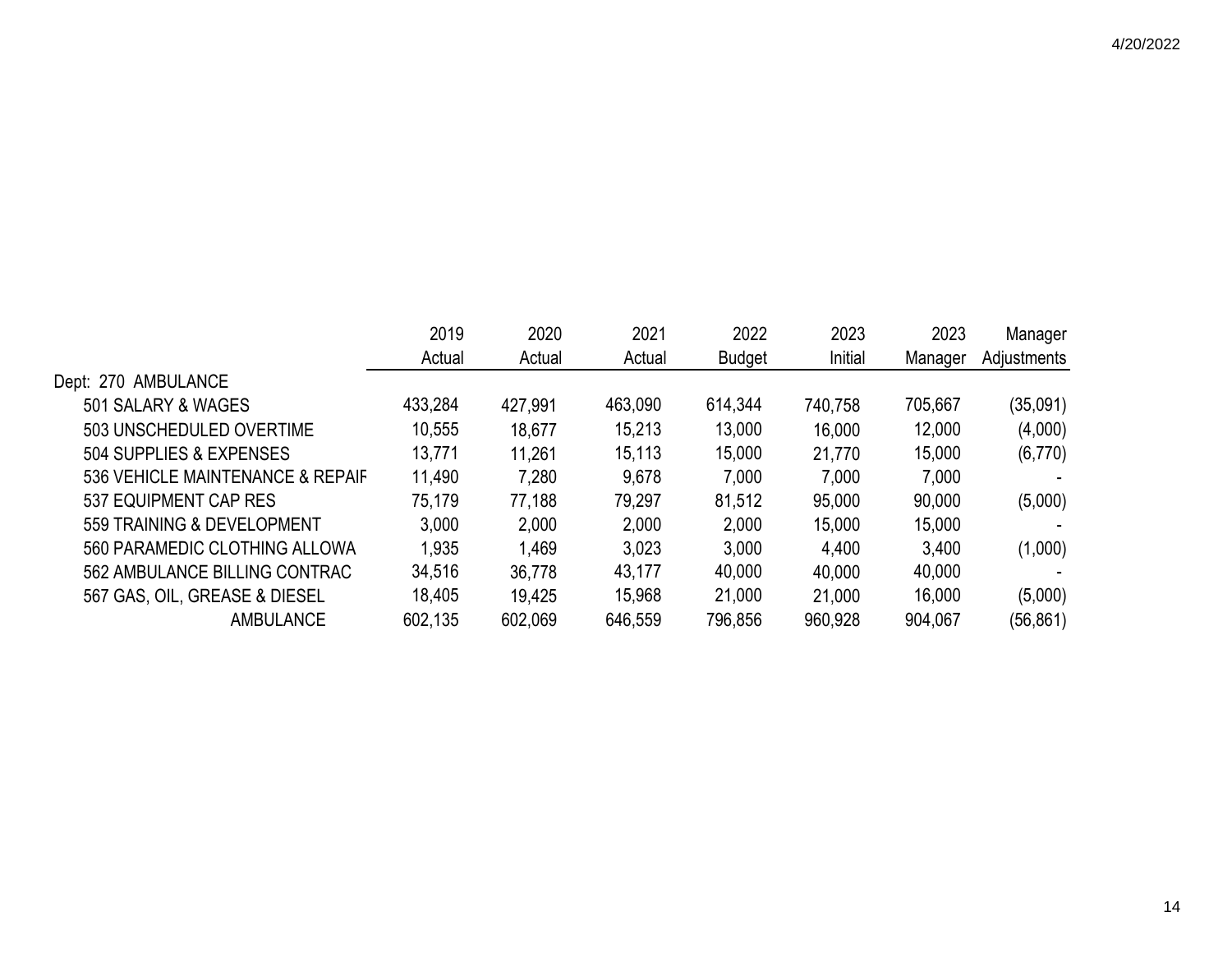|                               | 2019   | 2020   | 2021   | 2022          | 2023    | 2023    | Manager     |
|-------------------------------|--------|--------|--------|---------------|---------|---------|-------------|
|                               | Actual | Actual | Actual | <b>Budget</b> | Initial | Manager | Adjustments |
| Dept: 280 ANIMAL CONTROL      |        |        |        |               |         |         |             |
| 563 KENNEL CONTRACT/VETERINAR | 7,362  | 9,619  | 10,656 | 7,500         | 12,500  | 10,000  | (2,500)     |
| <b>ANIMAL CONTROL</b>         | 7,362  | 9,619  | 10,656 | 7,500         | 12,500  | 10,000  | (2,500)     |
|                               |        |        |        |               |         |         |             |
|                               | 2019   | 2020   | 2021   | 2022          | 2023    | 2023    | Manager     |
|                               | Actual | Actual | Actual | <b>Budget</b> | Initial | Manager | Adjustments |
| Dept: 290 CROSSING GUARDS     |        |        |        |               |         |         |             |
| 501 SALARY & WAGES            | 9,437  | 12,620 | 12,686 | 18,676        | 18,676  | 14,270  | (4, 406)    |
| 504 SUPPLIES & EXPENSES       |        |        |        | 150           | 150     | 150     |             |
| 564 CROSSING LIGHTS           | (126)  |        |        |               |         |         |             |
| <b>CROSSING GUARI</b>         | 9,311  | 12,620 | 12,686 | 18,826        | 18,826  | 14,420  | (4, 406)    |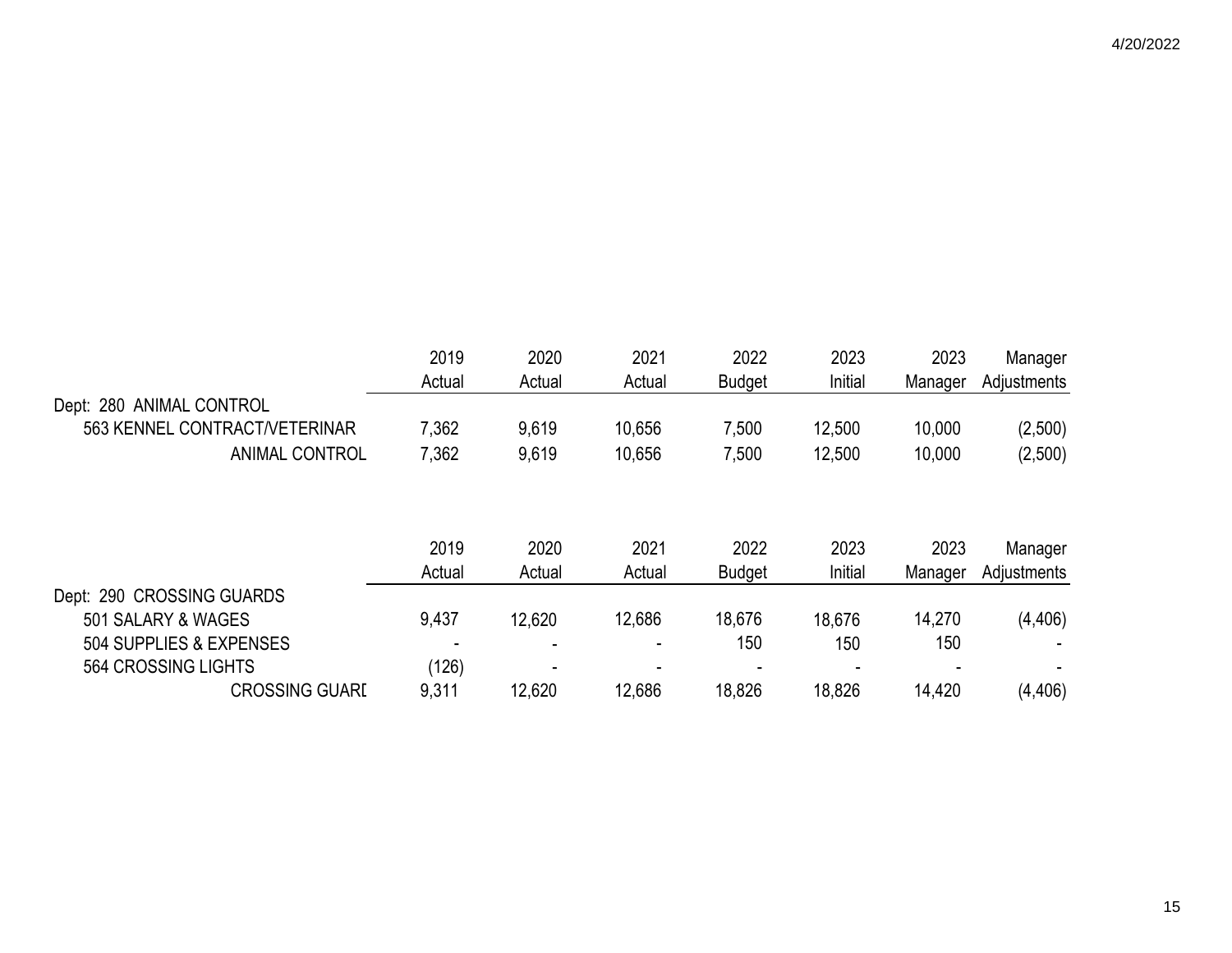|                                       | 2019   | 2020   | 2021   | 2022          | 2023    | 2023    | Manager     |
|---------------------------------------|--------|--------|--------|---------------|---------|---------|-------------|
|                                       | Actual | Actual | Actual | <b>Budget</b> | Initial | Manager | Adjustments |
| Dept: 310 EMA DIRECTOR                |        |        |        |               |         |         |             |
| 501 SALARY & WAGES                    | 2,000  | 2,000  | 2,000  | 2,000         | 2,000   | 2,000   |             |
| <b>EMA DIRECTOR</b>                   | 2,000  | 2,000  | 2,000  | 2,000         | 2,000   | 2,000   |             |
|                                       |        |        |        |               |         |         |             |
|                                       |        |        |        |               |         |         |             |
|                                       | 2019   | 2020   | 2021   | 2022          | 2023    | 2023    | Manager     |
|                                       | Actual | Actual | Actual | <b>Budget</b> | Initial | Manager | Adjustments |
| Dept: 320 STATE LAW ENFORCEMENT AGENT |        |        |        |               |         |         |             |
| 501 SALARY & WAGES                    | 71,437 | 71,790 | 74,129 | 74,952        | 72,176  | 72,176  |             |
| <b>STATE LAW</b>                      | 71,437 | 71,790 | 74,129 | 74,952        | 72,176  | 72,176  |             |
| <b>ENFORCEMENT</b>                    |        |        |        |               |         |         |             |
| <b>AGENT</b>                          |        |        |        |               |         |         |             |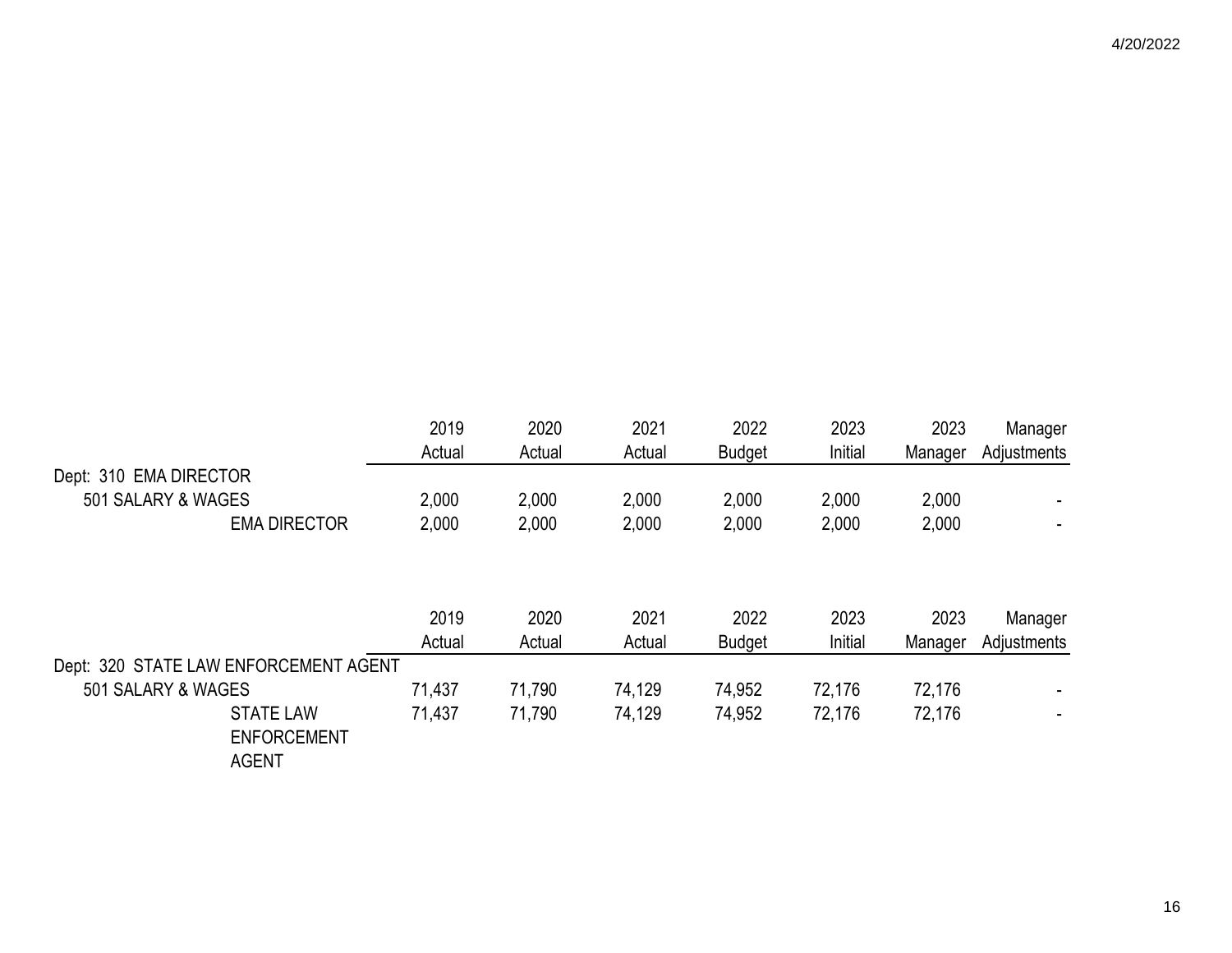|                                | 2019      | 2020      | 2021      | 2022          | 2023      | 2023      | Manager     |
|--------------------------------|-----------|-----------|-----------|---------------|-----------|-----------|-------------|
|                                | Actual    | Actual    | Actual    | <b>Budget</b> | Initial   | Manager   | Adjustments |
| Dept: 410 PUBLIC WORKS         |           |           |           |               |           |           |             |
| 501 SALARY & WAGES             | 540,962   | 547,863   | 606,635   | 670,386       | 703,460   | 701,734   | (1,726)     |
| 503 UNSCHEDULED OVERTIME       | 82,716    | 72,028    | 49,891    | 80,000        | 80,000    | 80,000    |             |
| 504 SUPPLIES & EXPENSES        | 8,328     | 7,811     | 9,325     | 9,200         | 9,500     | 9,500     |             |
| 515 ELECTRICITY                | 3,000     | 7,857     | 8,401     | 8,500         | 10,800    | 10,800    |             |
| 516 HEATING FUEL               | 7,458     | 7,523     | 3,613     | 6,000         | 6,000     | 5,000     | (1,000)     |
| 517 TELEPHONES/INTERNET        | 2,781     | 3,269     | 2,781     | 3,200         | 3,200     | 3,200     |             |
| 518 WATER                      | 269       | 1,827     | 2,393     | 2,300         | 2,500     | 2,500     |             |
| 520 BLDG MAINT, REPAIRS & MISC | 1,233     |           | 18,828    | 14,000        | 14,000    | 18,000    | 4,000       |
| 535 PURCHASE OF EQUIPMENT      | 160,000   | 99,587    | 130,000   | 192,500       | 139,000   | 114,000   | (25,000)    |
| 537 EQUIPMENT CAP RES          | 10,000    |           | 9,773     | 10,000        | 10,000    | 10,000    |             |
| 566 PARTS & TIRES              | 104,867   | 107,048   | 112,118   | 105,000       | 110,000   | 110,000   |             |
| 567 GAS, OIL, GREASE & DIESEL  | 91,096    | 79,402    | 64,797    | 85,000        | 90,000    | 90,000    |             |
| 568 TOOLS, HARDWARE & RENTALS  | 5,273     | 5,017     | 4,952     | 5,500         | 5,500     | 5,500     |             |
| 569 LANDSCAPING COSTS          | 3,439     | 2,342     | 3,500     | 4,000         | 4,000     | 4,000     |             |
| 570 SALT & CALCIUM             | 121,474   | 106,360   | 56,272    | 116,000       | 116,000   | 116,000   |             |
| 571 TARPATCH, SAND & GRAVEL    | 69,366    | 64,494    | 62,804    | 65,000        | 65,000    | 65,000    |             |
| 572 CULVERTS, SIGNS & PAINT    | 83,649    | 60,285    | 63,664    | 75,000        | 80,000    | 80,000    |             |
| 580 UNIFORMS                   | 11,834    | 12,561    | 11,833    | 11,600        | 12,000    | 12,000    |             |
| 697 CULVERT CAPITAL RESERVE    | 5,000     |           |           |               |           |           |             |
| <b>PUBLIC WORKS</b>            | 1,312,745 | 1,185,274 | 1,221,580 | 1,463,186     | 1,460,960 | 1,437,234 | (23, 726)   |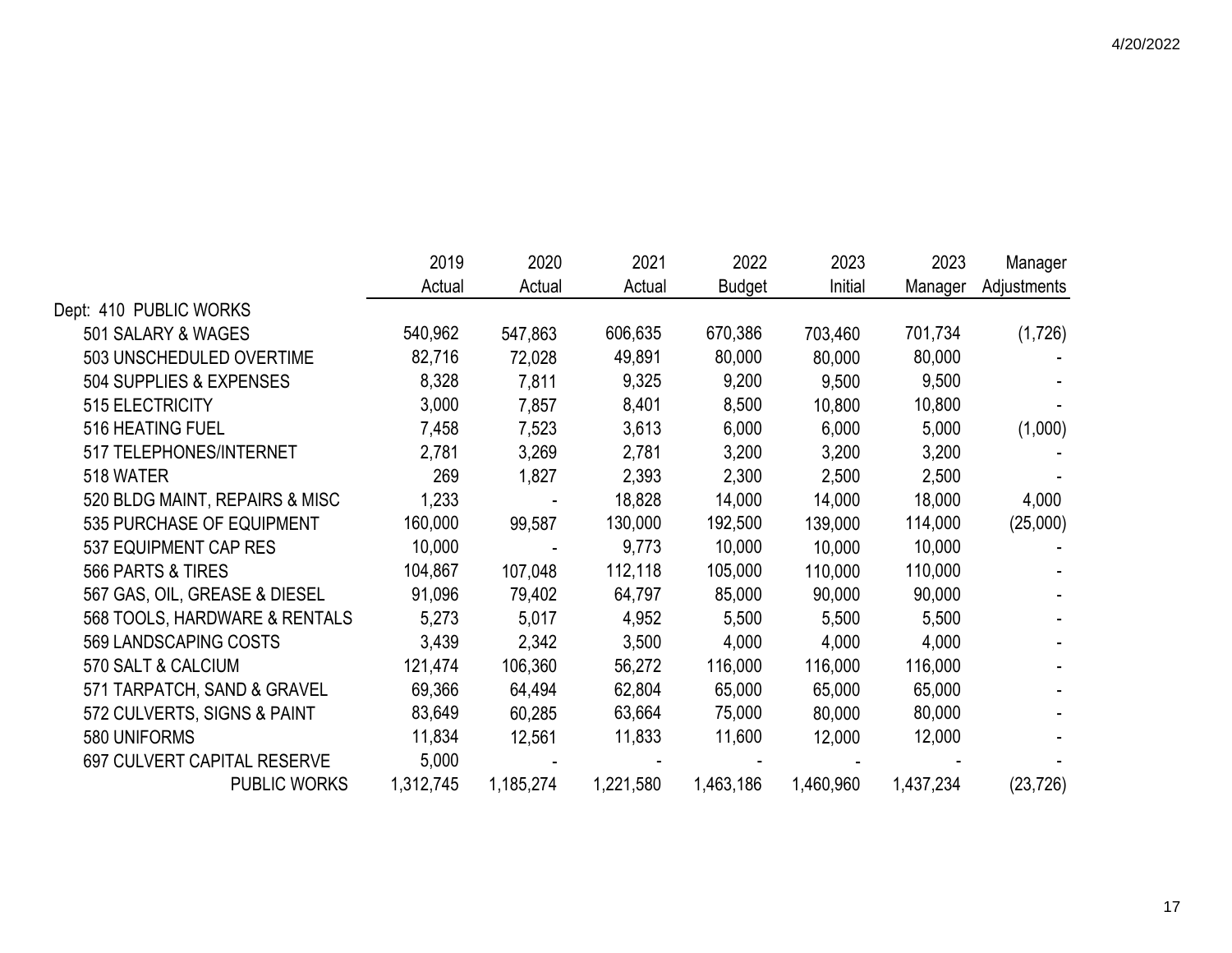|                                  | 2019   | 2020   | 2021                     | 2022          | 2023    | 2023    | Manager     |
|----------------------------------|--------|--------|--------------------------|---------------|---------|---------|-------------|
|                                  | Actual | Actual | Actual                   | <b>Budget</b> | Initial | Manager | Adjustments |
| Dept: 420 SIDEWALK IMPROVE/MAINT |        |        |                          |               |         |         |             |
| 573 SIDEWALK IMPROVEMENT/MAIN    | 18,038 | 1,143  | 48,718                   | 15,000        | 15,000  | 25,000  | 10,000      |
| 902 SIDEWALK RESERVES            |        |        | $\overline{\phantom{a}}$ | 64,000        | 15,000  | 45,000  | 30,000      |
| <b>SIDEWALK</b>                  | 18,038 | 1,143  | 48.718                   | 79,000        | 30,000  | 70,000  | 40,000      |
| <b>IMPROVE/MAINT</b>             |        |        |                          |               |         |         |             |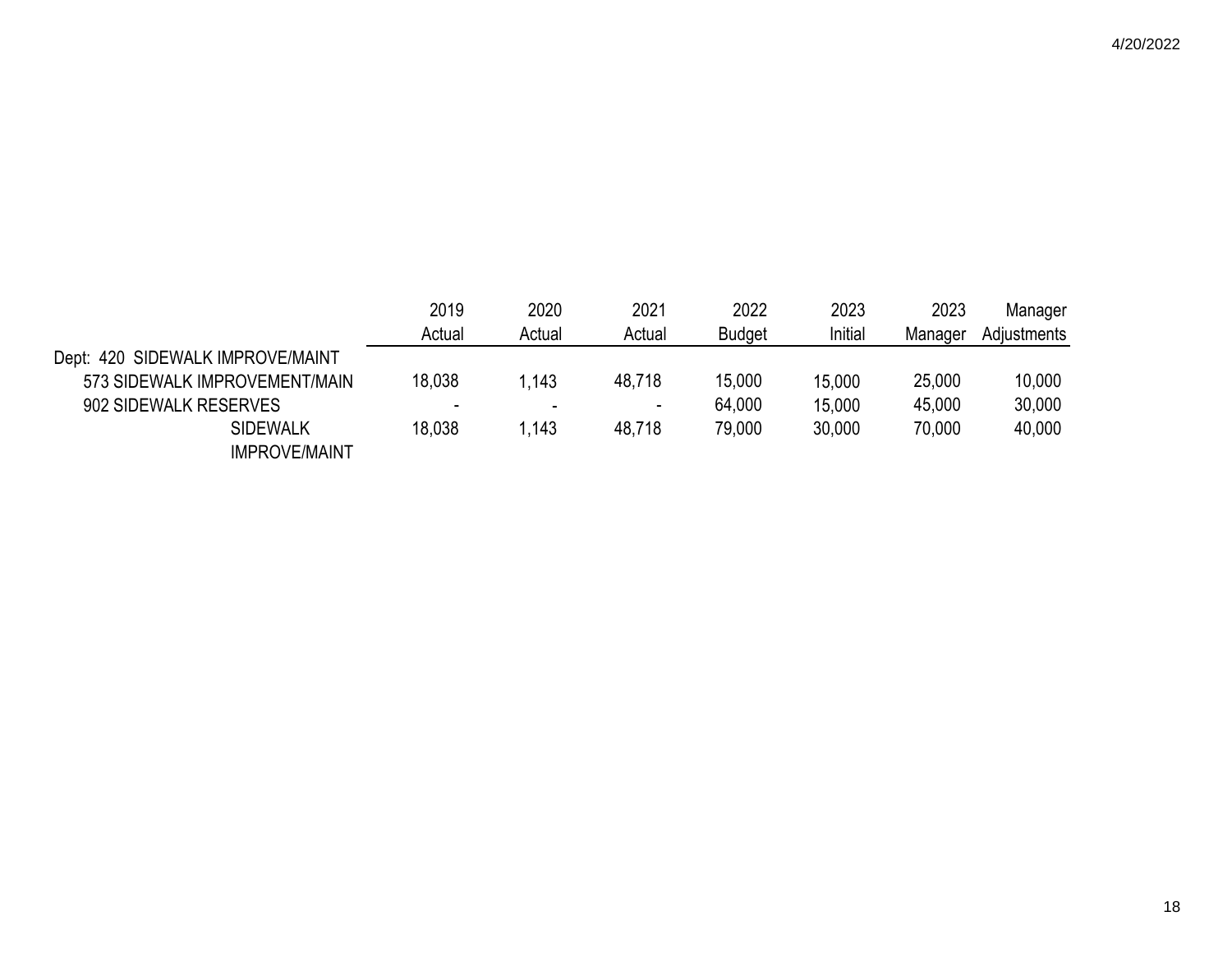2019 2020 2021 2022 2023 2023 Manager Actual Actual Actual Budget Initial Manager Adjustments Dept: 440 RECYCLING TRANSFER STA. 501 SALARY & WAGES 135,698 132,383 151,889 179,757 180,518 178,979 (1,539) 503 UNSCHEDULED OVERTIME 2,168 5,380 - 500 2,500 500 (2,000) 504 SUPPLIES & EXPENSES 4,990 7,035 1,193 2,000 2,000 2,000 - 515 ELECTRICITY 1,472 1,049 444 420 550 420 (130) 516 HEATING FUEL 6,353 4,714 3,765 4,000 4,000 3,400 (600) 517 TELEPHONES/INTERNET 1,219 2,239 1,281 1,300 2,400 2,400 -

| 518 WATER                      | 424     | 424     | 424     | 450     | 450     | 450     | - 1       |
|--------------------------------|---------|---------|---------|---------|---------|---------|-----------|
| 520 BLDG MAINT, REPAIRS & MISC | 5,604   | 9,398   | 16,449  | 15,600  | 21.100  | 10,000  | (11, 100) |
| 567 GAS, OIL, GREASE & DIESEL  | 1,436   | 792     | 1,107   | 1,400   | 1,400   | 1,400   |           |
| 574 LANDFILL CLOSING COSTS     | 4,000   | 15.000  | 6.631   | 12,500  | 12,500  | 7,000   | (5,500)   |
| 575 TRANS/TIPPING/DISPOSAL     | 206,980 | 222,760 | 266,202 | 239,530 | 250,000 | 240,000 | (10,000)  |
| 576 RECYCLING EXPENSES         | 4,987   | 5.483   | 4,086   | 5,689   | 7,000   | 6,000   | (1,000)   |
| 580 UNIFORMS                   | 1,153   | 440     | 844     | 1,000   | 1,500   | 1,500   |           |
| <b>RECYCLING</b>               | 376,484 | 407,097 | 454,315 | 464,146 | 485,918 | 454,049 | (31, 869) |

TRANSFER STA.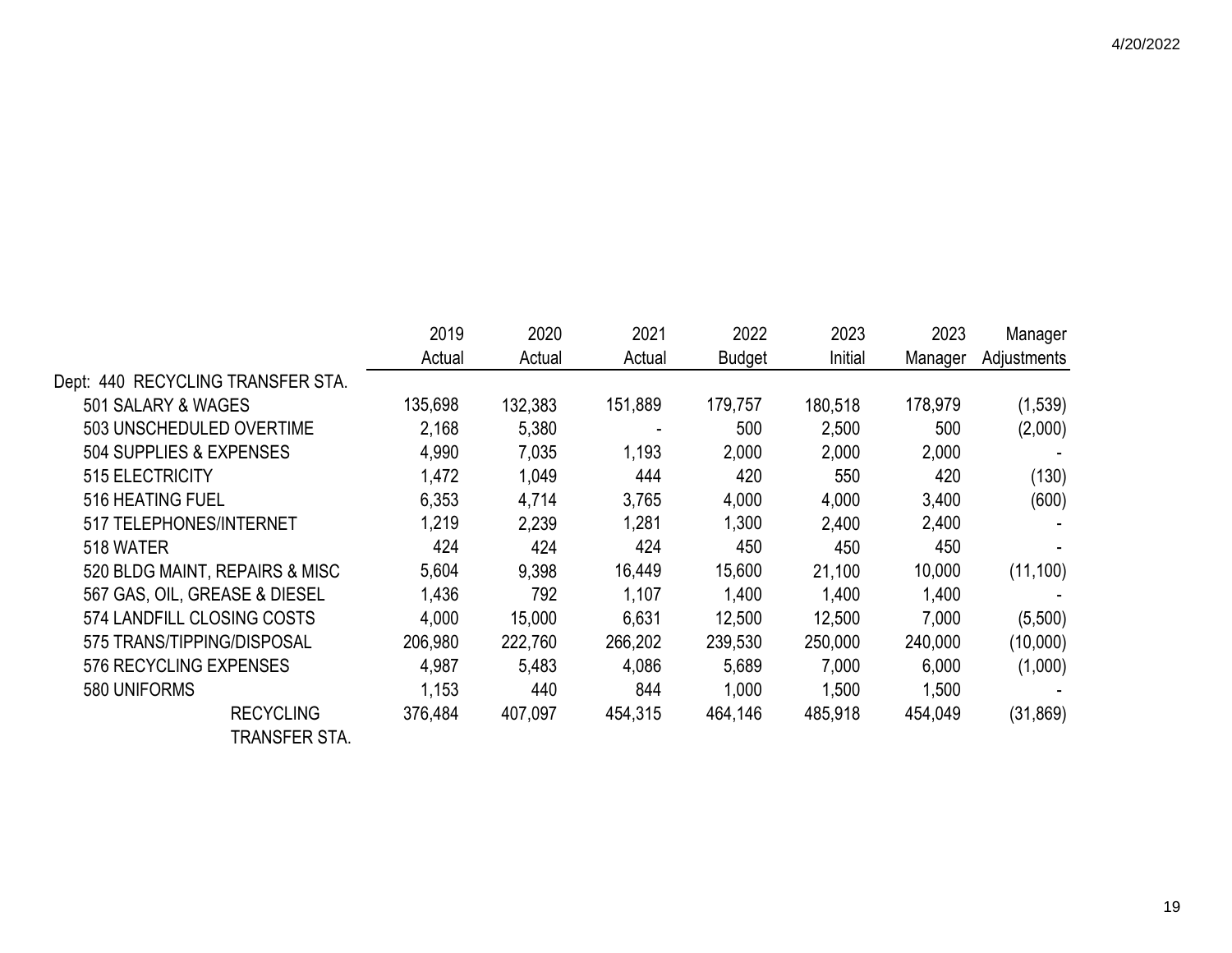| 2019           | 2020           | 2021           | 2022                  | 2023            | 2023            | Manager                |
|----------------|----------------|----------------|-----------------------|-----------------|-----------------|------------------------|
| Actual         | Actual         | Actual         | <b>Budget</b>         | Initial         | Manager         | Adjustments            |
|                |                |                |                       |                 |                 |                        |
| 420,365        | 429,271        | 238,518        | 380,000               | 420,000         | 420,000         |                        |
| 420,365        | 429,271        | 238,518        | 380,000               | 420,000         | 420,000         |                        |
|                |                |                |                       |                 |                 |                        |
| 2019<br>Actual | 2020<br>Actual | 2021<br>Actual | 2022<br><b>Budget</b> | 2023<br>Initial | 2023<br>Manager | Manager<br>Adjustments |
|                |                |                |                       |                 |                 |                        |
| 10,000         | 13,750         | 11,625         | 15,000                | 15,000          | 30,000          | 15,000                 |
|                |                | 881            | 2,000                 | 2,000           | 2,000           |                        |
| 10,000         | 13,750         | 12,506         | 17,000                | 17,000          | 32,000          | 15,000                 |
|                |                |                |                       |                 |                 |                        |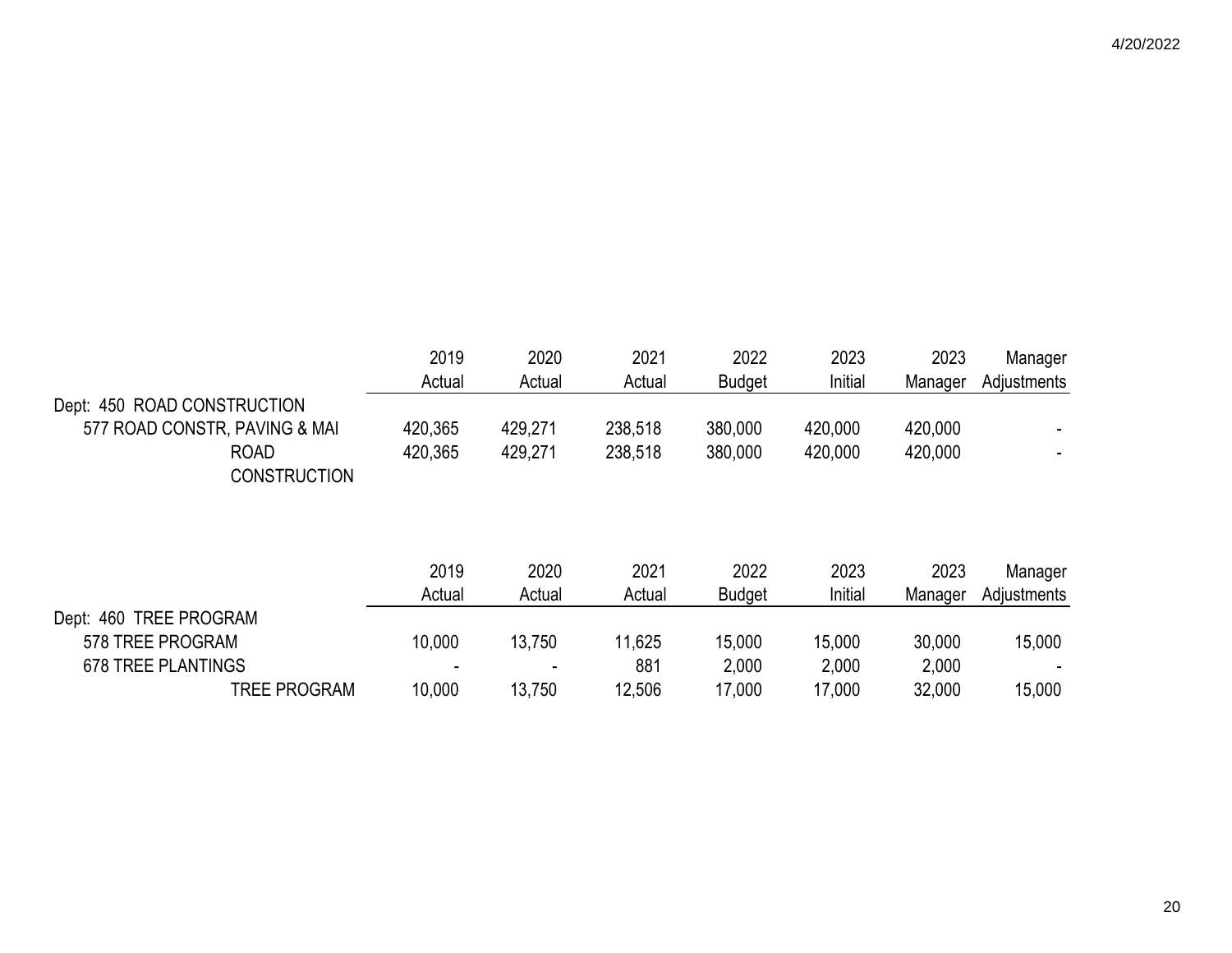|                             | 2019<br>Actual | 2020<br>Actual | 2021    | 2022          | 2023<br>Initial | 2023    | Manager     |
|-----------------------------|----------------|----------------|---------|---------------|-----------------|---------|-------------|
| Dept: 510 SOCIAL SERVICES   |                |                | Actual  | Budget        |                 | Manager | Adjustments |
| 579 GENERAL ASSISTANCE      | 64,251         | 62,977         | 77,113  | 70,000        | 87,000          | 90,000  | 3,000       |
| SOCIAL SERVICES             | 64,251         | 62,977         | 77,113  | 70,000        | 87,000          | 90,000  | 3,000       |
|                             |                |                |         |               |                 |         |             |
|                             | 2019           | 2020           | 2021    | 2022          | 2023            | 2023    | Manager     |
|                             | Actual         | Actual         | Actual  | <b>Budget</b> | Initial         | Manager | Adjustments |
| Dept: 520 SOCIAL SERVICES   |                |                |         |               |                 |         |             |
| 501 SALARY & WAGES          | 36,580         | 36,970         | 34,290  | 40,479        | 44,092          | 43,819  | (273)       |
| 503 UNSCHEDULED OVERTIME    |                |                |         |               | 1,500           | 1,500   |             |
| 504 SUPPLIES & EXPENSES     | 1,792          | 1,927          | 1,916   | 1,550         | 3,005           | 3,005   |             |
| 513 OFFICE EQUIPMENT        | 515            | 243            |         | 50            | 850             | 1,550   | 700         |
| SOCIAL SERVICES             | 38,887         | 39,140         | 36,206  | 42,079        | 49,447          | 49,874  | 427         |
|                             |                |                |         |               |                 |         |             |
|                             | 2019           | 2020           | 2021    | 2022          | 2023            | 2023    | Manager     |
|                             | Actual         | Actual         | Actual  | <b>Budget</b> | Initial         | Manager | Adjustments |
| Dept: 550 SOCIAL SERVICES   |                |                |         |               |                 |         |             |
| 581 SOCIAL SERVICE AGENCIES | 171,957        | 177,145        | 163,274 | 182,076       | 220,735         | 190,962 | (29, 773)   |
| <b>SOCIAL SERVICES</b>      | 171,957        | 177,145        | 163,274 | 182,076       | 220,735         | 190,962 | (29, 773)   |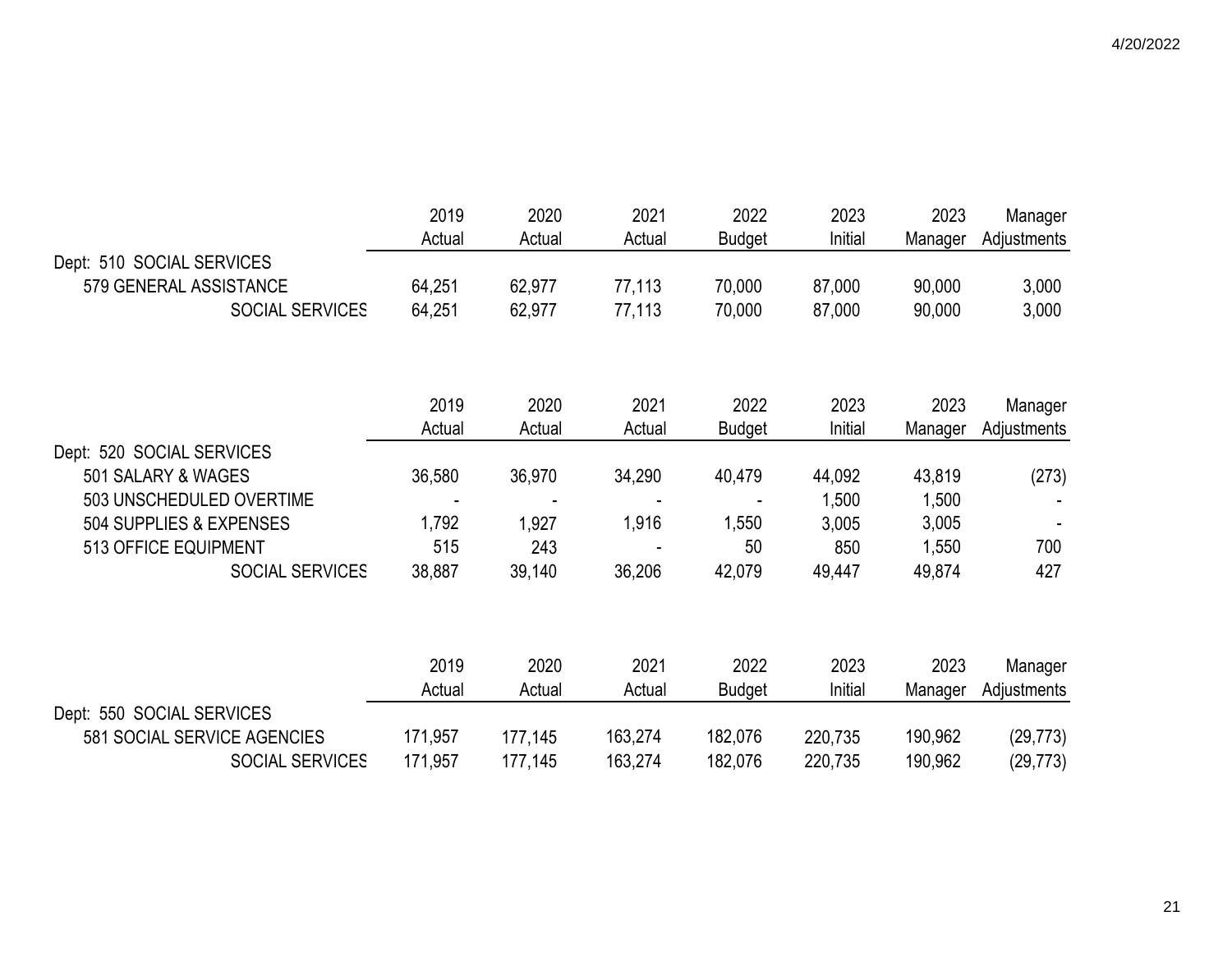|                                 | 2019   | 2020   | 2021                     | 2022          | 2023    | 2023    | Manager     |
|---------------------------------|--------|--------|--------------------------|---------------|---------|---------|-------------|
|                                 | Actual | Actual | Actual                   | <b>Budget</b> | Initial | Manager | Adjustments |
| Dept: 580 ECONOMIC DEVELOPMENT  |        |        |                          |               |         |         |             |
| 501 SALARY & WAGES              | 30,173 | 31,128 | 33,107                   | 100,376       | 153,927 | 63,581  | (90, 346)   |
| 504 SUPPLIES & EXPENSES         | 1,446  | 1,839  | 680                      | 1,600         | 1,600   | 1,600   |             |
| 505 MISC, EXPENSES              | 834    | 186    | 26                       | 200           | 200     | 400     | 200         |
| 509 COMPUTER SUPPORT & TRAINING | 274    |        | 143                      | 500           | 500     | 500     |             |
| 511 VEHICLE & SCHOOL EXP        | 822    | 540    | $\overline{\phantom{0}}$ | 650           | 1,200   | 650     | (550)       |
| 601 ADVERTISING                 | 793    | 455    | 1,462                    | 1,200         | 1,200   | 1,600   | 400         |
| 719 WEB SITE MANAGEMENT         | 10,120 | 4,868  | 4,956                    | 5,250         | 5,464   | 5,464   |             |
| <b>ECONOMIC</b>                 | 44,462 | 39,016 | 40,374                   | 109,776       | 164,091 | 73,795  | (90, 296)   |
| <b>DEVELOPMENT</b>              |        |        |                          |               |         |         |             |

**\*\*Half of Economic Development Budget funded by Downtown TIF (42,346); Carry Forward 48,000 from FY21/22 salary #501**

**Total Budget 164,091**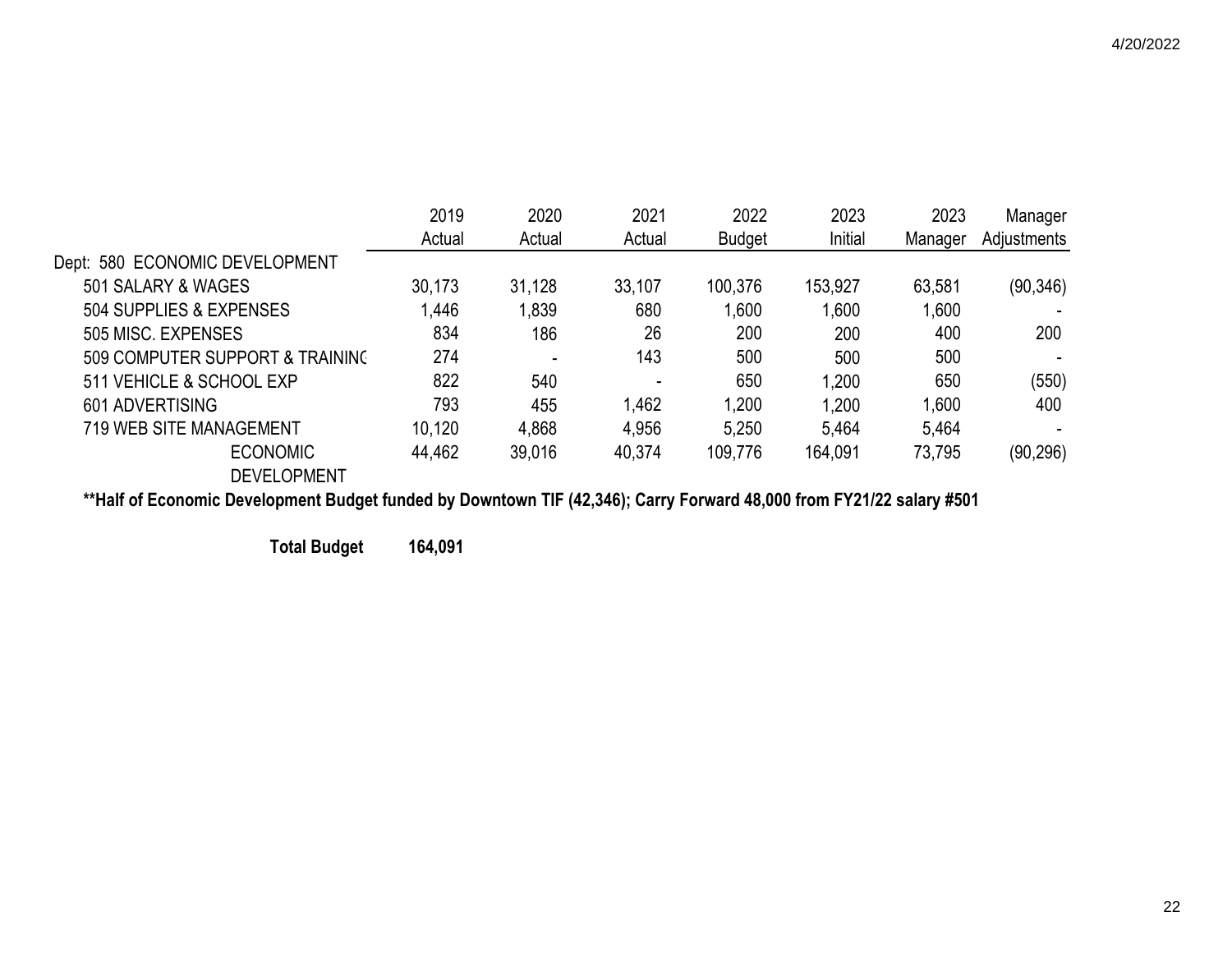|                                  | 2019    | 2020    | 2021           | 2022          | 2023    | 2023    | Manager     |
|----------------------------------|---------|---------|----------------|---------------|---------|---------|-------------|
|                                  | Actual  | Actual  | Actual         | <b>Budget</b> | Initial | Manager | Adjustments |
| Dept: 610 PARKS & RECREATION     |         |         |                |               |         |         |             |
| 501 SALARY & WAGES               | 98,598  | 100,634 | 106,560        | 116,502       | 126,404 | 122,954 | (3,450)     |
| 503 UNSCHEDULED OVERTIME         | 4,093   | 1,391   | 1,627          | 2,870         | 2,000   | 1,000   | (1,000)     |
| 504 SUPPLIES & EXPENSES          | 766     | 816     | 1,469          | 1,200         | 1,200   | 800     | (400)       |
| 511 VEHICLE & SCHOOL EXP         | 3,818   | 1,867   | 2,400          | 3,000         | 3,600   | 3,000   | (600)       |
| 517 TELEPHONES/INTERNET          | 1,373   | 1,384   | 1,330          | 1,500         | 1,500   | 1,310   | (190)       |
| 526 GROUNDSKEEPING               | 5,136   | 5,634   | 5,343          | 5,200         | 5,200   | 5,200   |             |
| 535 PURCHASE OF EQUIPMENT        | 3,229   | 4,518   | 7,901          | 3,000         | 7,800   | 3,300   | (4,500)     |
| 536 VEHICLE MAINTENANCE & REPAIF | 2,741   | 3,971   | 1,704          | 1,500         | 3,000   | 1,500   | (1,500)     |
| 537 EQUIPMENT CAP RES            | 3,500   | 28,000  | $\blacksquare$ | 10,000        | 30,000  | 13,000  | (17,000)    |
| 567 GAS, OIL, GREASE & DIESEL    | 7,263   | 8,032   | 6,152          | 6,600         | 7,200   | 7,000   | (200)       |
| 580 UNIFORMS                     | 1,408   | 1,370   | 261            | 1,600         | 1,600   | 1,600   |             |
| 582 PARK DIRECTOR                | 54,806  | 54,121  | 49,310         | 63,699        | 64,375  | 64,375  |             |
| 583 POOL OPERATION COSTS         | 10,548  | 9,942   | 8,697          | 11,910        | 12,615  | 12,615  |             |
| 584 PARK TOILET MAINTENANCE      | 6,387   | 7,222   | 7,184          | 7,900         | 11,960  | 7,202   | (4, 758)    |
| <b>585 PARK MAINTENANCE</b>      | 31,531  | 46,696  | 37,886         | 35,758        | 43,402  | 34,797  | (8,605)     |
| 586 LIGHTS/KIRBY LAKE            | 381     | 270     | 240            | 300           | 300     | 300     |             |
| 587 CAPITAL RES - PARKS          |         |         |                |               | 40,000  |         | (40,000)    |
| 588 PROGRAMMING                  | 9,979   | 9,842   | 3,540          | 11,000        | 10,850  | 7,350   | (3,500)     |
| <b>713 EQUIPMENT MAINTENANCE</b> | 1,130   | 2,141   | 2,010          | 2,000         | 2,000   | 2,000   |             |
| PARKS &                          | 246,687 | 287,851 | 243,614        | 285,539       | 375,006 | 289,303 | (85, 703)   |
| <b>RECREATION</b>                |         |         |                |               |         |         |             |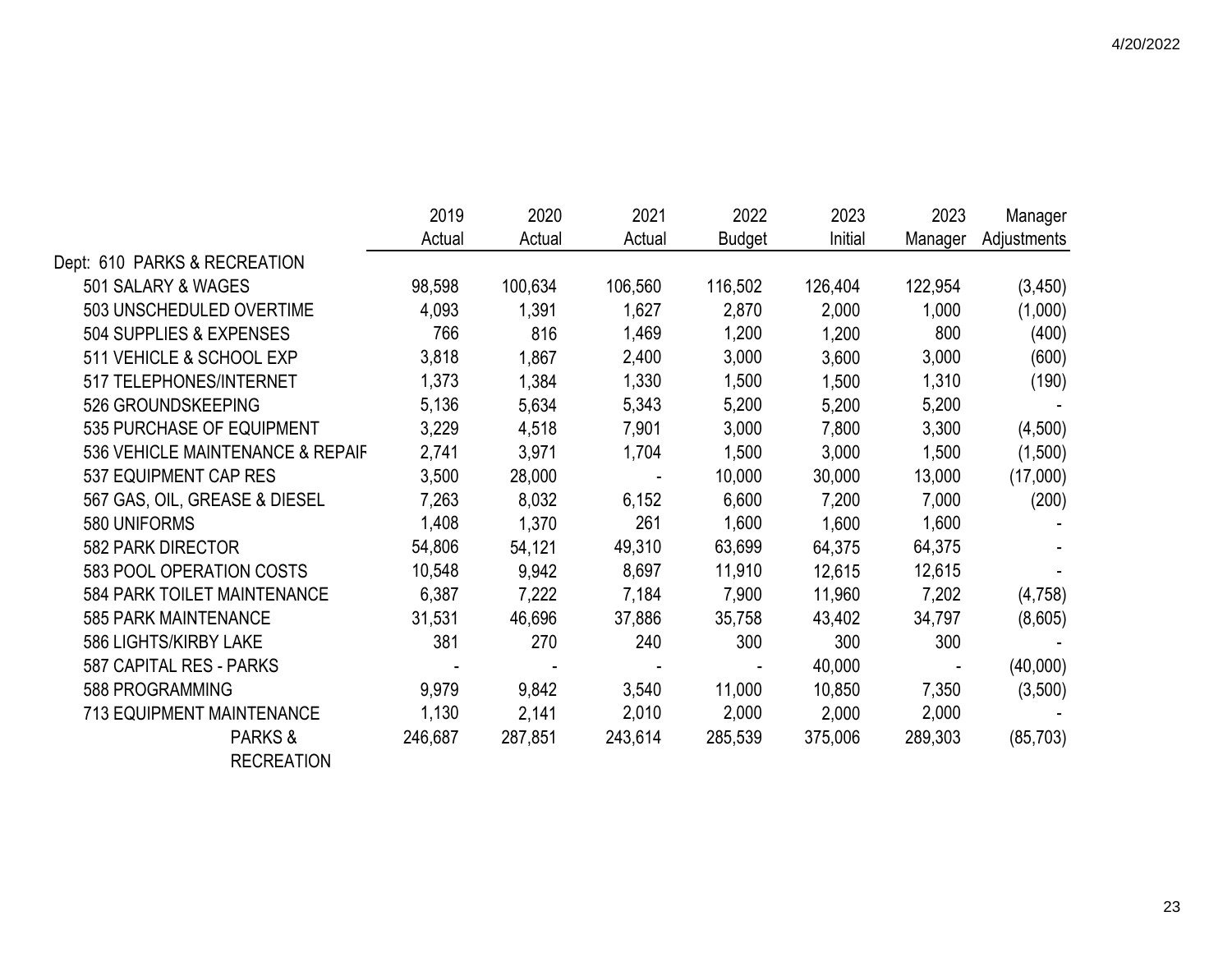|                                | 2019    | 2020    | 2021    | 2022          | 2023    | 2023    | Manager     |
|--------------------------------|---------|---------|---------|---------------|---------|---------|-------------|
|                                | Actual  | Actual  | Actutal | <b>Budget</b> | Initial | Manager | Adjustments |
| Dept: 620 BELFAST FREE LIBRARY |         |         |         |               |         |         |             |
| 501 SALARY & WAGES             | 339,779 | 368,209 | 362,624 | 394,334       | 417,151 | 409,705 | (7, 446)    |
| 504 SUPPLIES & EXPENSES        | 3,494   | 1,896   | 2,492   | 2,500         | 2,500   | 2,150   | (350)       |
| 515 ELECTRICITY                | 21,000  | 16,032  | 5,291   | 5,500         | 6,000   | 6,000   |             |
| 516 HEATING FUEL               | 19,392  | 14,327  | 11,012  | 11,000        | 11,000  | 10,000  | (1,000)     |
| 517 TELEPHONES/INTERNET        | 3,275   | 3,349   | 3,361   | 2,000         | 2,000   | 1,700   | (300)       |
| 518 WATER                      | 2,122   | 2,122   | 2,353   | 2,500         | 2,600   | 2,250   | (350)       |
| 520 BLDG MAINT, REPAIRS & MISC | 56,932  | 42,220  | 32,345  | 30,200        | 31,200  | 31,200  |             |
| <b>BELFAST FREE</b>            | 445,994 | 448,155 | 419,478 | 448,034       | 472,451 | 463,005 | (9, 446)    |
| <b>LIBRARY</b>                 |         |         |         |               |         |         |             |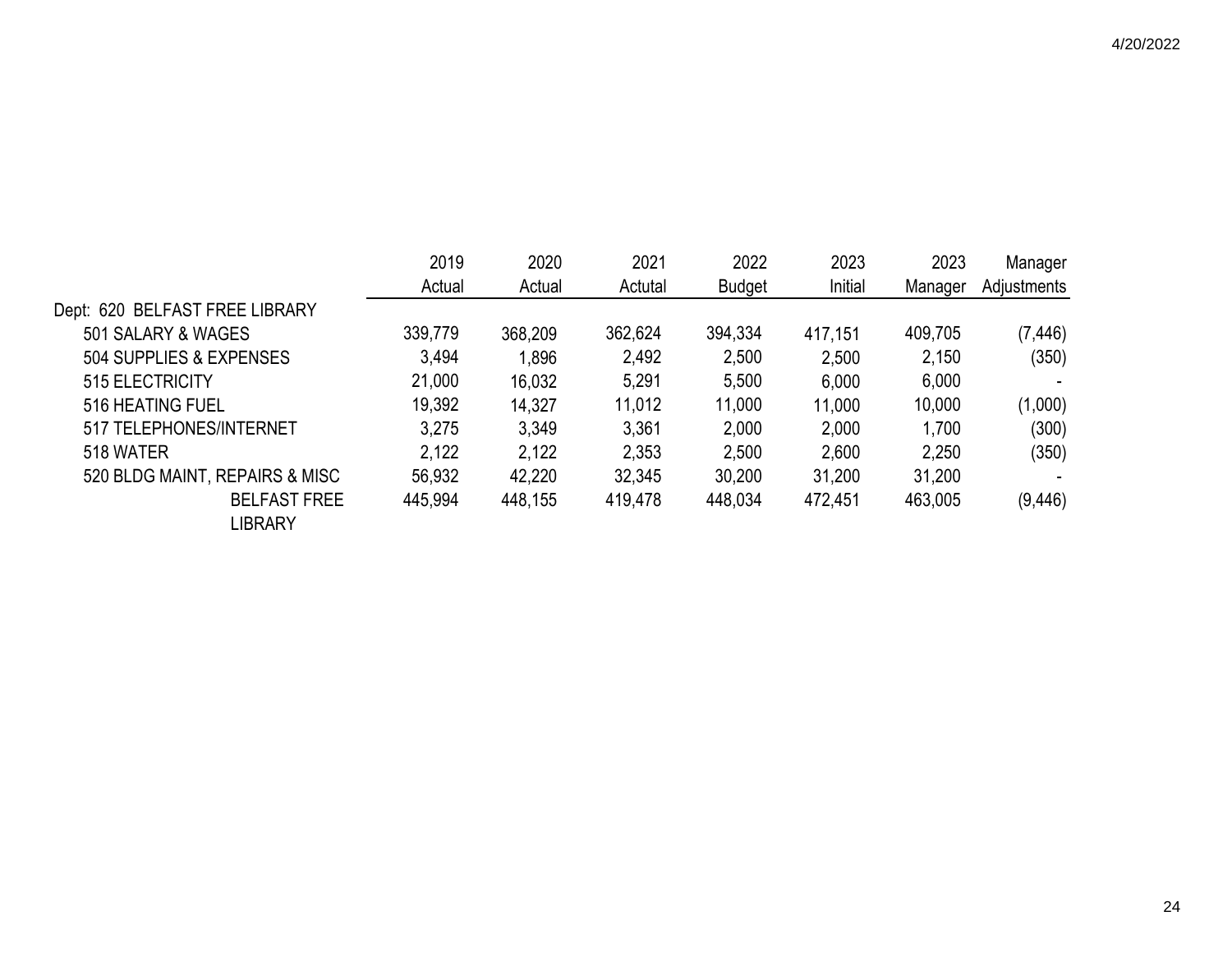|                                  | 2019    | 2020    | 2021    | 2022          | 2023    | 2023    | Manager     |
|----------------------------------|---------|---------|---------|---------------|---------|---------|-------------|
|                                  | Actual  | Actual  | Actual  | <b>Budget</b> | Initial | Manager | Adjustments |
| Dept: 630 CEMETERY               |         |         |         |               |         |         |             |
| 501 SALARY & WAGES               | 106,355 | 99,546  | 121,427 | 131,213       | 126,259 | 131,593 | 5,334       |
| 503 UNSCHEDULED OVERTIME         | 1,190   | 196     | 1,154   | 1,000         | 2,000   | 1,500   | (500)       |
| 504 SUPPLIES & EXPENSES          | 5,180   | 3,797   | 5,694   | 5,400         | 5,400   | 5,400   |             |
| 515 ELECTRICITY                  | 1,937   | 1,215   | 1,386   | 1,200         | 1,200   | 1,200   |             |
| 517 TELEPHONES/INTERNET          | 844     | 1,424   | 1,005   | 1,000         | 1,000   | 1,476   | 476         |
| 518 WATER                        | 566     | 370     | 446     | 550           | 600     | 600     |             |
| 536 VEHICLE MAINTENANCE & REPAIF | 2,536   | 472     | 1,940   | 1,500         | 1,500   | 1,500   |             |
| 537 EQUIPMENT CAP RES            | 6,000   | 5,000   | 6,000   | 6,000         | 6,000   | 6,000   |             |
| 567 GAS, OIL, GREASE & DIESEL    | 2,008   | 2,224   | 2,788   | 2,500         | 2,500   | 2,500   |             |
| 590 MOWER REPAIR & MAINTENANC    | 1,504   | 1,086   | 1,867   | 1,800         | 1,800   | 1,800   |             |
| 591 GRAVEL & MULCH               | 1,987   | 1,800   | 1,948   | 2,000         | 2,000   | 2,000   |             |
| 592 TREE PLANTING & REMOVAL      | 2,080   | 2,000   | 3,000   | 5,000         | 5,000   | 5,000   |             |
| 593 MAINTENANCE CAP RESERVE      |         |         |         |               | 6,000   |         | (6,000)     |
| <b>CEMETERY</b>                  | 132,187 | 119,130 | 148,655 | 159,163       | 161,259 | 160,569 | (690)       |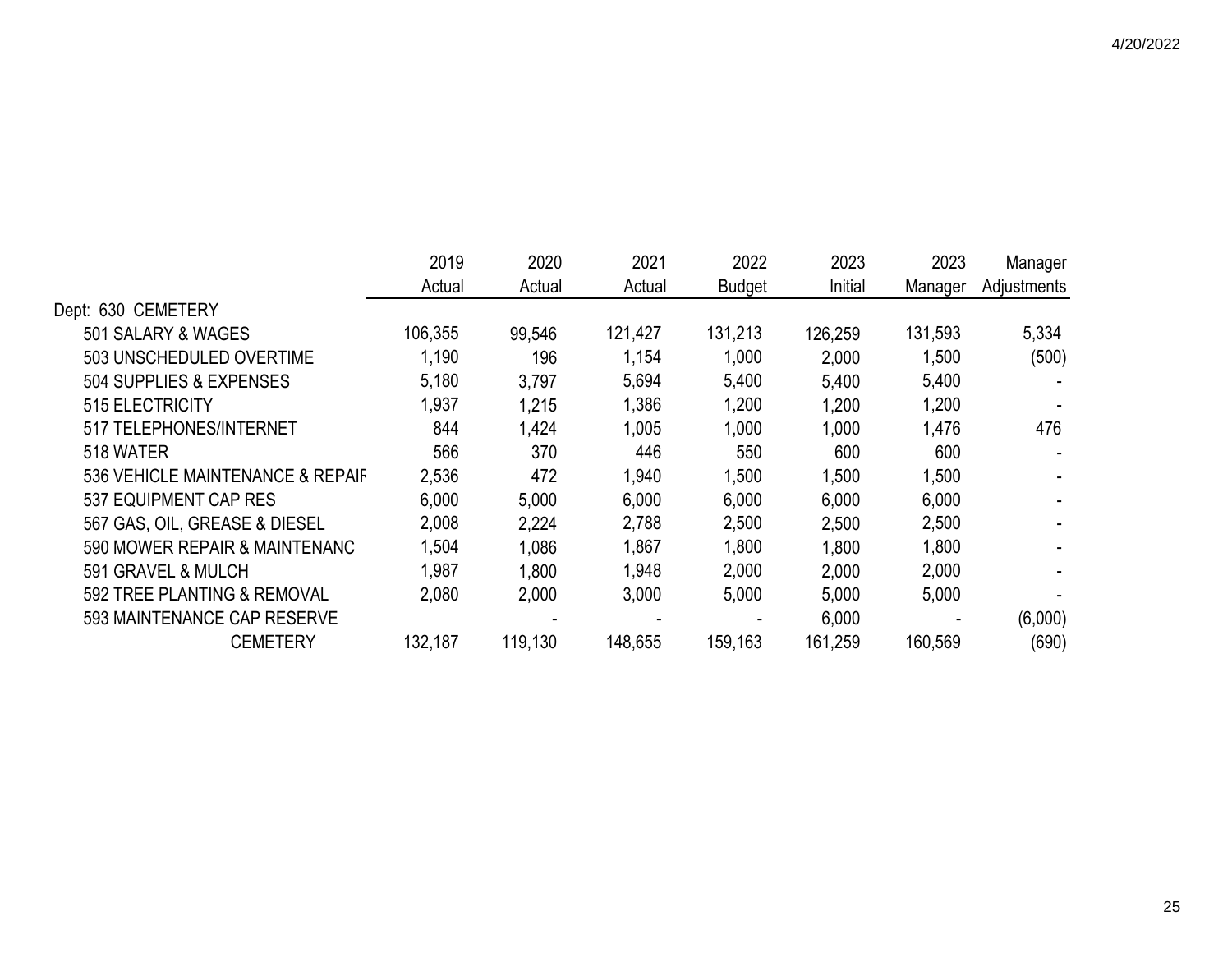|                                 | 2019   | 2020   | 2021                     | 2022          | 2023    | 2023    | Manager     |
|---------------------------------|--------|--------|--------------------------|---------------|---------|---------|-------------|
|                                 | Actual | Actual | Actual                   | <b>Budget</b> | Initial | Manager | Adjustments |
| Dept: 640 MUNICIPAL AIRPORT     |        |        |                          |               |         |         |             |
| 594 AIRPORT MAINTENANCE         | 2,804  | 8,865  | 8,408                    | 9,000         | 9,390   | 9,390   |             |
| 595 AIRPORT RUNWAY CAP RES      | 9,000  | 6,200  | 4,500                    | 9,000         | 9,000   | 9,000   |             |
| 711 AIRPORT MAINTENANCE CAP RES | 3,000  | 3,000  | $\overline{\phantom{a}}$ | 3,000         | 3,130   | 3,130   |             |
| <b>718 AIRPORT UTILITIES</b>    | 8,184  | 10,191 | 8,911                    | 7,200         | 6.031   | 6,031   |             |
| <b>MUNICIPAL</b>                | 22,988 | 28,256 | 21,819                   | 28,200        | 27,551  | 27,551  |             |
| <b>AIRPORT</b>                  |        |        |                          |               |         |         |             |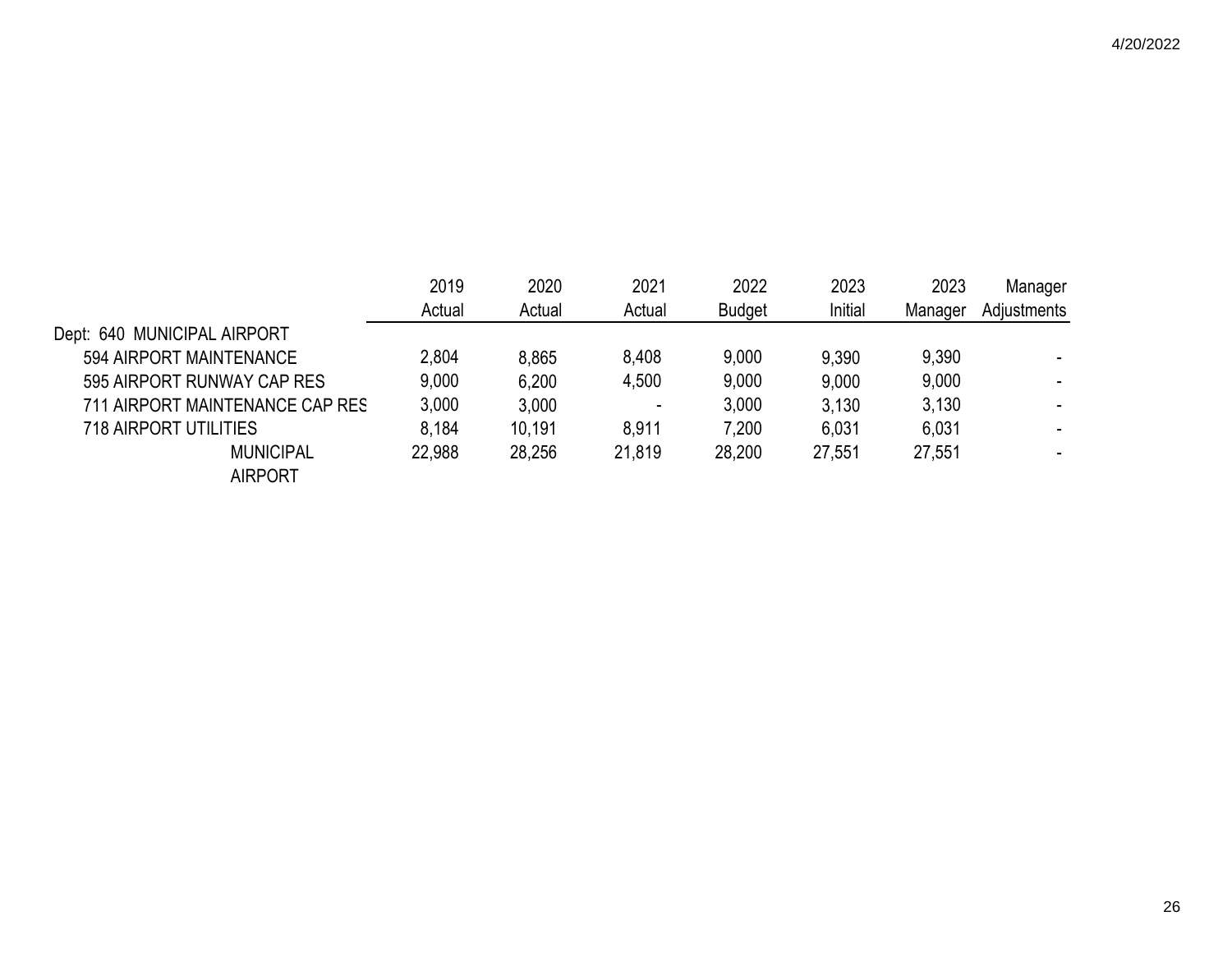|                              | 2019<br>Actual | 2020<br>Actual | 2021<br><b>Budget</b>    | 2022<br><b>Budget</b> | 2023<br>Initial | 2023<br>Manager | Manager<br>Adjustments |
|------------------------------|----------------|----------------|--------------------------|-----------------------|-----------------|-----------------|------------------------|
| Dept: 650 MISC PROMOTIONAL   |                |                |                          |                       |                 |                 |                        |
| 596 MISC PROMOTIONAL         | 32,475         | 32,875         | 27,004                   | 32,475                | 90,630          | 59,020          | (31,610)               |
| <b>726 CITY PROMOTIONALS</b> | 329            | 1,922          | $\overline{\phantom{a}}$ | 1,800                 | 1,800           | 800             | (1,000)                |
| <b>MISC</b>                  | 32,804         | 34,797         | 27,004                   | 34,275                | 92,430          | 59,820          | (32,610)               |
| <b>PROMOTIONAL</b>           |                |                |                          |                       |                 |                 |                        |

# **\*\*A Portion of Misc Promotionals is funded by Downtown TIF**

|                           | 2019-2020    | 2020-2021    | 2021-2022    | 2022-2023 | 2022-2023                | <b>Manager</b>           |
|---------------------------|--------------|--------------|--------------|-----------|--------------------------|--------------------------|
|                           | Appropriated | Appropriated | Appropriated | Requested | Recommended Adjustments  |                          |
| <b>Our Town Belfast</b>   | 40,000       | 40,000       | 40,000       | 45,000    | 45,000                   |                          |
| <b>Waterfall Arts</b>     | 10,000       | 10,000       | 25,000       | 25.000    | 25,000                   |                          |
| <b>Creative Coalition</b> | 40,000       | 30,000       | -            |           | $\overline{\phantom{a}}$ | $\overline{\phantom{a}}$ |
|                           | 90,000       | 80,000       | 65,000       | 70,000    | 70,000                   |                          |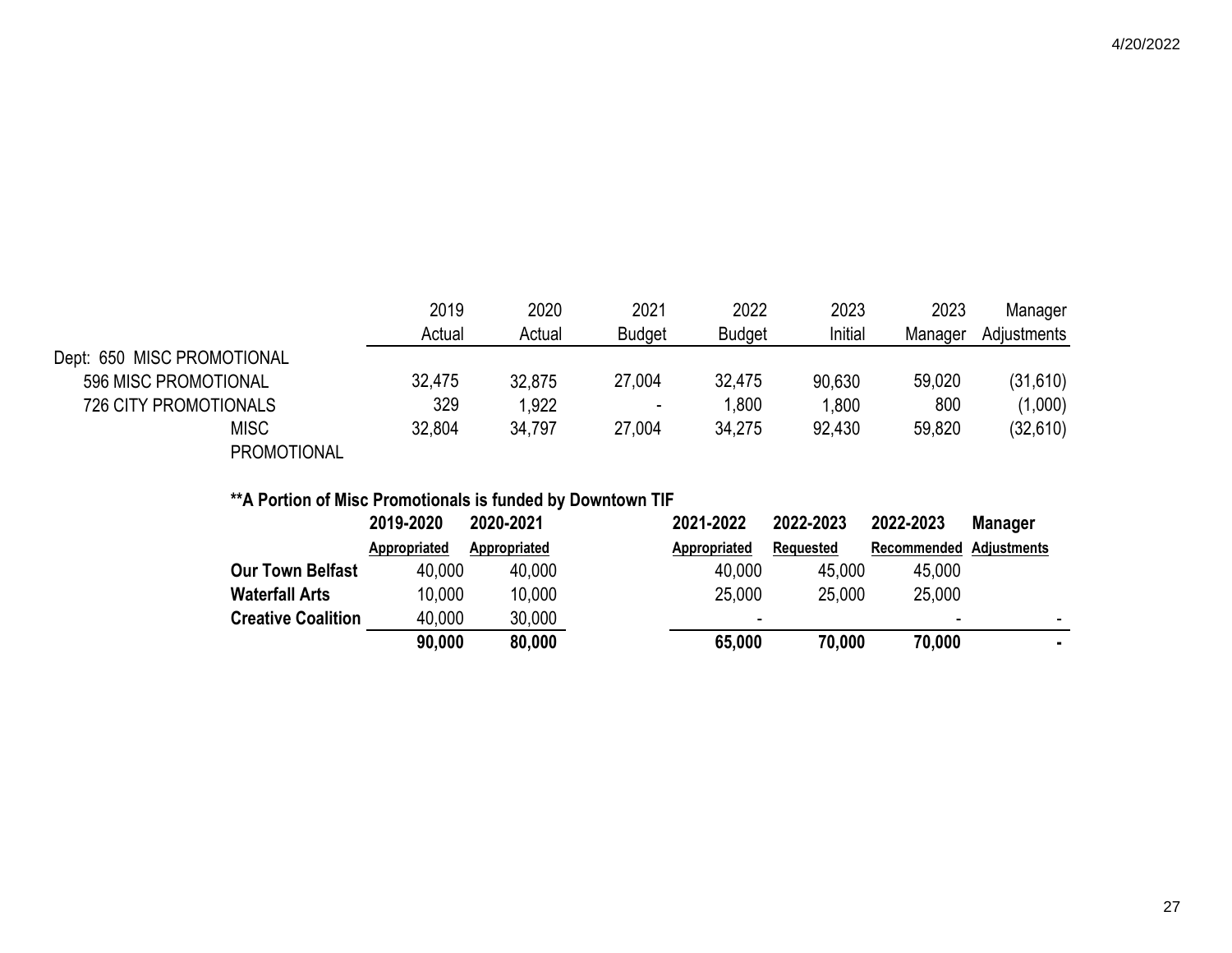|                                       | 2019    | 2020    | 2021    | 2022          | 2023    | 2023    | Manager     |
|---------------------------------------|---------|---------|---------|---------------|---------|---------|-------------|
|                                       | Actual  | Actual  | Actual  | <b>Budget</b> | Initial | Manager | Adjustments |
| Dept: 660 HARBOR                      |         |         |         |               |         |         |             |
| 501 SALARY & WAGES                    | 104,867 | 100,129 | 98,337  | 114,926       | 141,701 | 141,701 |             |
| 503 UNSCHEDULED OT                    |         | 83      |         | 300           | 300     | 300     |             |
| 504 SUPPLIES & EXPENSES               | 9,556   | 7,516   | 6,558   | 10,000        | 10,000  | 8,500   | (1,500)     |
| 515 ELECTRICITY                       | 1,600   | 1,243   | 1,127   | 1,000         | 1,000   | 500     | (500)       |
| 516 HEATING FUEL                      | 1,653   | 1,129   | 518     | 1,000         | 1,000   | 1,000   |             |
| 517 TELEPHONES/INTERNET               | 1,989   | 1,888   | 1,779   | 1,900         | 1,900   | 2,500   | 600         |
| 518 WATER                             | 1,286   | 1,267   | 740     | 1,550         | 1,600   | 1,600   |             |
| 597 FACILITIES & FLOAT MAINTE         | 3,177   | 5,073   | 2,325   | 2,500         | 2,700   | 2,700   |             |
| 598 BOAT OPERATING & MAINTENA         | 1,248   | 611     | 1,158   | 1,200         | 1,000   | 1,000   |             |
| 599 MOORING REPAIRS                   | 1,625   | 2,487   | 3,852   | 4,000         | 4,000   | 4,000   |             |
| <b>600 HARBOR PROJECTS</b>            | 27,061  | 10,471  | 2,308   | 10,000        | 14,000  | 14,000  |             |
| 702 THOMPSON'S WHARF EXPENSES         | 5,329   | 4,523   | 4,602   | 6,000         | 6,000   | 6,000   |             |
| <b>705 FOOTBRIDGE CAPITAL RESERVE</b> | 5,000   |         |         |               |         |         |             |
| 709 FOOTBRIDGE MAINTENANCE            | 303     | 458     | 633     | 750           | 750     | 750     |             |
| <b>787 HARBOR RESTROOMS</b>           | 13,511  | 11,866  | 8,833   | 10,560        | 12,412  | 12,412  |             |
| <b>HARBOR</b>                         | 178,205 | 148,744 | 132,770 | 165,686       | 198,363 | 196,963 | (1,400)     |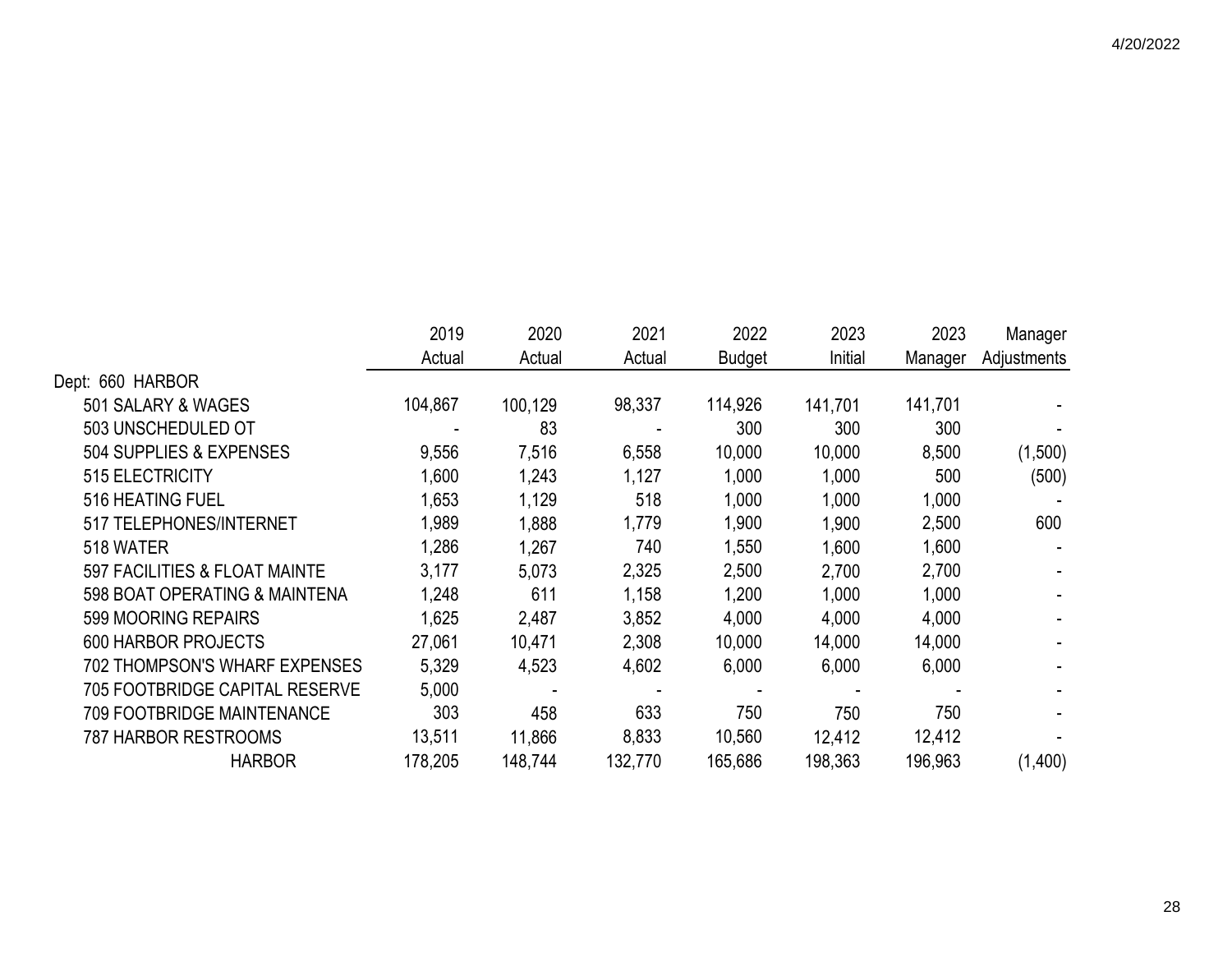|                                        | 2019    | 2020    | 2021    | 2022          | 2023    | 2023    | Manager     |
|----------------------------------------|---------|---------|---------|---------------|---------|---------|-------------|
|                                        | Actual  | Actual  | Actual  | <b>Budget</b> | Initial | Manager | Adjustments |
| Dept: 670 PLANNING                     |         |         |         |               |         |         |             |
| 501 SALARY & WAGES                     | 232,313 | 234,545 | 279,325 | 243,099       | 260,670 | 253,220 | (7, 450)    |
| 503 UNSCHEDULED OVERTIME               | 270     | 362     | 1,023   | 1,500         | 3,000   | 3,000   |             |
| 504 SUPPLIES & EXPENSES                | 8,159   | 13,441  | 16,322  | 9,625         | 9,625   | 9,000   | (625)       |
| 509 COMPUTER SUPPORT & TRAINING        | 500     |         | 165     | 1,000         | 8,000   | 7,500   | (500)       |
| 511 VEHICLE & SCHOOL EXP               | 4,066   | 4,063   | 6,036   | 9,200         | 9,800   | 9,800   |             |
| 601 ADVERTISING                        | 8,168   | 1,945   | 995     | 7,500         | 10,000  | 6,000   | (4,000)     |
| 602 GIS SUPPORT                        | 6,050   | 5,250   | 4,115   | 8,000         | 6,500   | 6,500   |             |
| 603 OFFICE EQUIPMENT CAP RES           |         |         |         | 500           | 500     |         | (500)       |
| <b>PLANNING</b>                        | 259,526 | 259,606 | 307,981 | 280,424       | 308,095 | 295,020 | (13,075)    |
|                                        | 2019    | 2020    | 2021    | 2022          | 2023    | 2023    | Manager     |
|                                        | Actual  | Actual  | Actual  | <b>Budget</b> | Initial | Manager | Adjustments |
| Dept: 680 PLANNING & ZONING            |         |         |         |               |         |         |             |
| 604 ENGINEERING/PROFESSIONAL           | 9,173   | 5,625   | 15,452  | 20,000        | 20,000  | 10,000  | (10,000)    |
| 606 ZONING BOARD OF APPEALS            |         | 195     | 3,614   | 500           | 1,000   | 1,500   | 500         |
| <b>PLANNING &amp;</b><br><b>ZONING</b> | 9,173   | 5,820   | 19,066  | 20,500        | 21,000  | 11,500  | (9,500)     |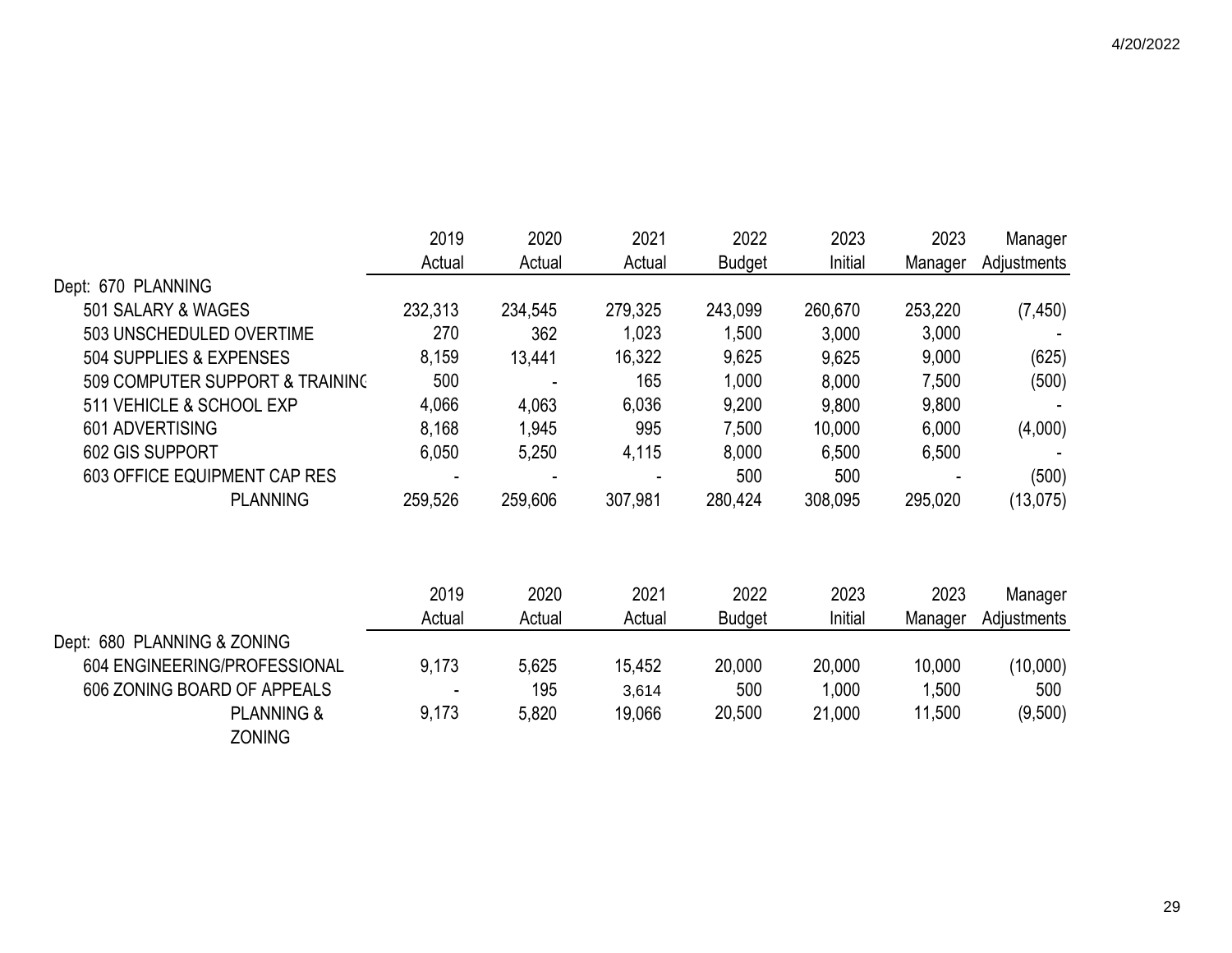|                        |                     | 2019    | 2020    | 2021                     | 2022          | 2023    | 2023    | Manager     |
|------------------------|---------------------|---------|---------|--------------------------|---------------|---------|---------|-------------|
|                        |                     | Actual  | Actual  | Actual                   | <b>Budget</b> | Initial | Manager | Adjustments |
| Dept: 690 MMA DUES     |                     |         |         |                          |               |         |         |             |
| 607 MMA DUES           |                     | 7,812   | 7,820   | $\blacksquare$           | 7,548         | 7,869   | 7,869   |             |
|                        | <b>MMA DUES</b>     | 7,812   | 7,820   | $\overline{\phantom{0}}$ | 7,548         | 7,869   | 7,869   |             |
|                        |                     |         |         |                          |               |         |         |             |
|                        |                     |         |         |                          |               |         |         |             |
|                        |                     | 2019    | 2020    | 2021                     | 2022          | 2023    | 2023    | Manager     |
|                        |                     | Actual  | Actual  | Actual                   | <b>Budget</b> | Initial | Manager | Adjustments |
| Dept: 700 DEBT SERVICE |                     |         |         |                          |               |         |         |             |
| 608 DEBT SERVICE       |                     | 242,688 | 455,110 | 669,855                  | 656,881       | 656,705 | 636,705 | (20,000)    |
|                        | <b>DEBT SERVICE</b> | 242,688 | 455,110 | 669,855                  | 656,881       | 656,705 | 636,705 | (20,000)    |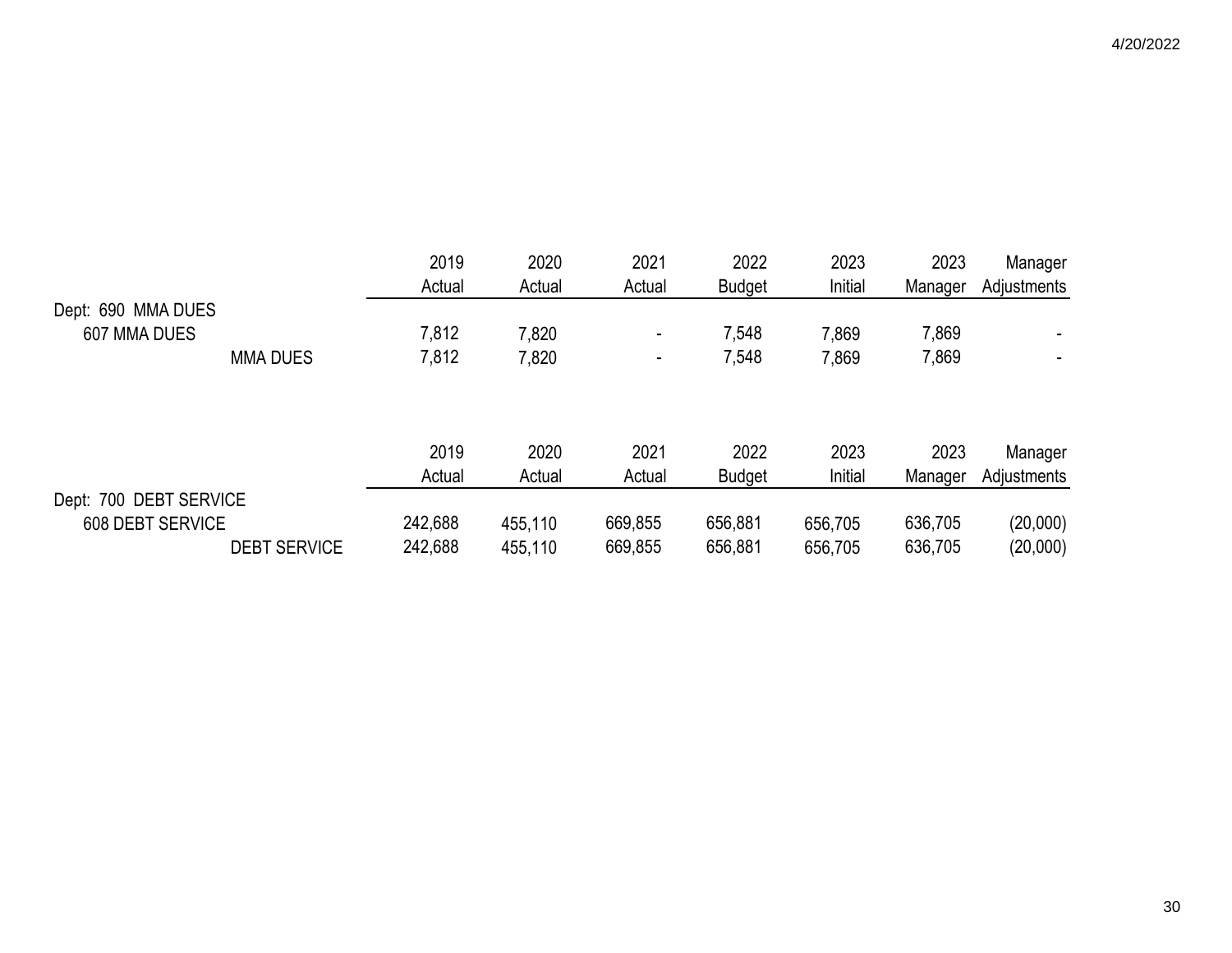|                                                                      |                        | 2019      | 2020       | 2021                     | 2022          | 2023       | 2023       | Manager     |
|----------------------------------------------------------------------|------------------------|-----------|------------|--------------------------|---------------|------------|------------|-------------|
|                                                                      |                        | Actual    | Actual     | Actual                   | <b>Budget</b> | Initial    | Manager    | Adjustments |
| Dept: 710 RESERVE FUND                                               |                        |           |            |                          |               |            |            |             |
| 621 RESERVE FUND                                                     |                        | 100       | 100        | 100                      | 100           | 100        | 100        |             |
|                                                                      | <b>RESERVE FUND</b>    | 100       | 100        | 100                      | 100           | 100        | 100        |             |
|                                                                      | <b>Expense Totals:</b> | 9,580,202 | 9,978,514  | 10,054,287               | 11,407,424    | 12,338,377 | 11,840,180 | (498, 197)  |
|                                                                      |                        |           |            |                          |               |            |            |             |
|                                                                      |                        | 2019      | 2020       | 2021                     | 2022          | 2023       | 2023       | Manager     |
|                                                                      |                        | Actual    | Actual     | <b>Budget</b>            | <b>Budget</b> | Initial    | Manager    | Adjustments |
| Dept: 720 Capital Projects<br>To be determined<br>Comprehensive Plan |                        | 8,714     | 63,929     | 65,000<br>$\blacksquare$ | 98,013        | 1,619,821  | 87,650     | (1,532,171) |
|                                                                      | <b>Total Expense:</b>  | 9,588,916 | 10,042,443 | 10,522,588               | 11,505,437    | 13,958,198 | 11,927,830 | (2,030,368) |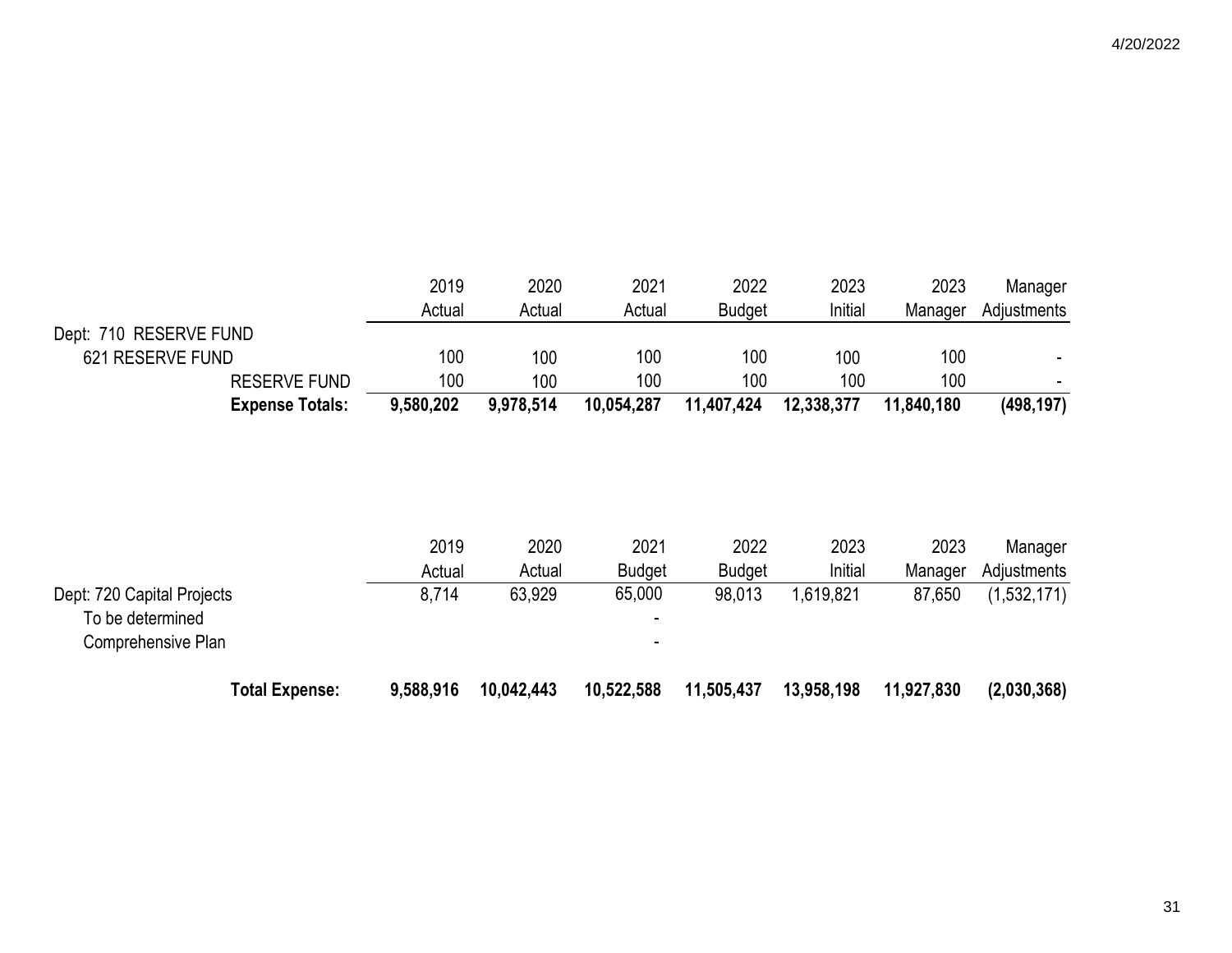## **CITY OF BELFAST ESTIMATED REVENUES**

|                                | 2019      | 2020      | 2021      | 2022      | 2023      | 2023      | Manager     |
|--------------------------------|-----------|-----------|-----------|-----------|-----------|-----------|-------------|
|                                | Actual    | Actual    | Approved  | Approved  | Estimated | Manager   | Adjustments |
| Dept: 110 FINANCE              |           |           |           |           |           |           |             |
| 3110 EXCISE TAX                | 1,155,527 | 1,145,097 | 1,039,600 | 1,276,550 | 1,202,136 | 1,212,466 | 10,330      |
| 3120 CITY CLERK'S RECEIPTS     | 35,984    | 32,595    | 39,000    | 31,876    | 33,979    | 36,278    | 2,299       |
| 3130 SEWER LIEN FEES           | 2,822     | 4,650     | 5,500     | 3,421     | 3,031     | 3,051     | 20          |
| 3140 INTEREST RECEIPTS         | 76,448    | 87,506    | 82,000    | 87,174    | 70,426    | 58,025    | (12, 401)   |
| 3150 SEWER LIEN INTEREST       | 1,671     | 2,110     | 1,800     | 1,467     | 1,467     | 1,965     | 498         |
| 3160 AIRPORT HANGAR LEASES     | 22,824    | 34,930    | 26,600    | 18,500    | 18,500    | 18,500    |             |
| 3170 POLICE DEPT. RECEIPTS     | 7,865     | 9,786     | 10,000    | 8,747     | 8,747     | 9,439     | 692         |
| 3180 CEMETERY RECEIPTS & TRUST | 85,000    | 85,000    | 120,000   | 120,000   | 120,000   | 120,000   |             |
| 3190 FIRE DEPT. RECEIPTS       | 36,698    | 34,736    | 34,000    | 40,718    | 40,000    | 40,000    |             |
| 3200 AMBULANCE CONTRACTS       | 40,126    | 42,133    | 44,239    | 46,453    | 55,267    | 55,267    |             |
| 3210 LIBRARY TRUSTS            | 75,000    | 120,000   | 150,000   | 150,000   | 150,000   | 150,000   |             |
| 3230 AMBULANCE RECEIPTS        | 1,087,841 | 983,793   | 780,000   | 867,700   | 880,176   | 955,961   | 75,785      |
| 3240 AUTOMOBILE REGISTRATIONS  | 20,093    | 23,286    | 31,000    | 33,610    | 28,742    | 31,488    | 2,746       |
| 3250 MISC. RECEIPTS            | 307,008   | 54,971    | 49,000    | 49,000    | 49,000    | 63,000    | 14,000      |
| 3260 HARBOR RECEIPTS           | 134,976   | 152,648   | 148,000   | 139,172   | 190,869   | 203,573   | 12,704      |
| 3270 INVESTMENT FUND INTEREST  | 25,853    | 20,001    | 18,000    | 10,292    | 9,175     | 8,546     | (629)       |
| 3280 SITE PLAN/SUBDIVISION/USE | 9,955     | 12,450    | 9,000     | 30,446    | 20,150    | 14,200    | (5,950)     |
| <b>PERM</b>                    |           |           |           |           |           |           |             |
| 3290 SOLID WASTE RECEIPTS      | 341,199   | 382,434   | 370,000   | 428,656   | 437,066   | 438,986   | 1,920       |
| 3300 BOAT EXCISE TAX           | 10,762    | 9,860     | 11,000    | 11,733    | 10,690    | 11,049    | 359         |
| 3310 BOAT & RV REGISTRATIONS   | 710       | 611       | 750       | 663       | 585       | 714       | 129         |
| 3320 URIP FUNDS                | 136,984   | 141,224   | 135,000   | 131,960   | 101,504   | 101,504   |             |
| 3330 CODE COMPLIANCE RECEIPTS  | 32,372    | 47,094    | 47,500    | 161,596   | 102,008   | 126,865   | 24,857      |
| 3340 RECYCLING RECEIPTS        | 32,515    | 11,587    | 15,000    | 19,350    | 39,547    | 41,079    | 1,532       |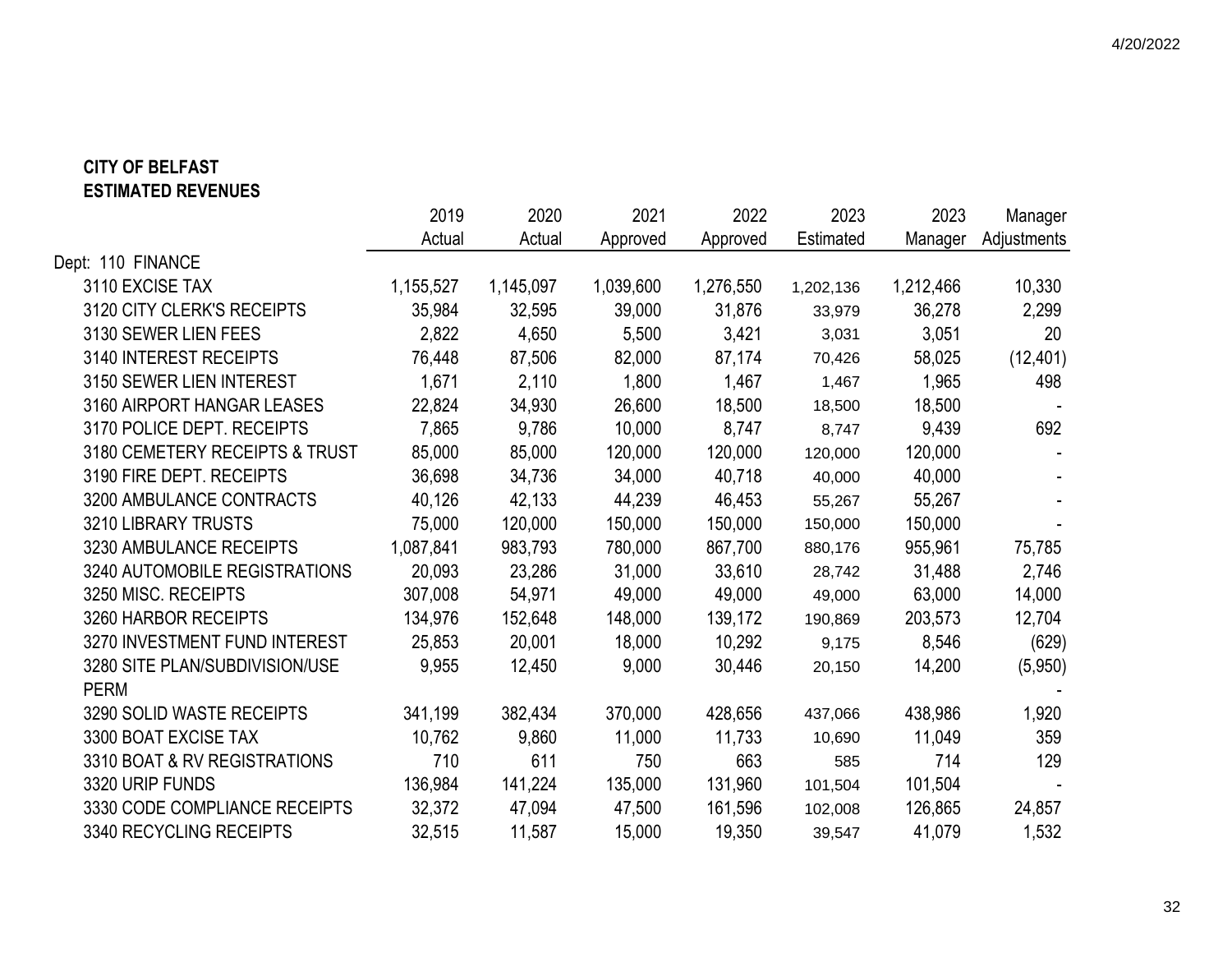### **CITY OF BELFAST ESTIMATED REVENUES CONT'D**

| Dept: 110 FINANCE CONT'D                   | 2019      | 2020      | 2021      | 2022      | 2023      | 2023      | Manager     |
|--------------------------------------------|-----------|-----------|-----------|-----------|-----------|-----------|-------------|
|                                            | Actual    | Actual    | Approved  | Approved  | Initial   | Manager   | Adjustments |
| 3350 CABLE FRANCHISE FEES                  | 88,083    | 89,256    | 89,000    | 93,684    | 92,142    | 89,667    | (2, 475)    |
| 3360 GASOLINE TAX REFUNDS                  | 8,100     | 7,754     | 7,000     | 7,540     | 7,540     | 5,417     | (2, 123)    |
| 3370 SURPLUS                               | 350,831   | 332,680   | 80,000    |           |           |           |             |
| 3380 BLOCK BUILDING LEASE                  | 18,900    | 35,700    | 25,200    | 25,200    | 25,200    | 25,200    |             |
| 3390 STATE MUNICIPAL REVENUE S             | 436,227   | 748,446   | 585,389   | 897,579   | 1,064,876 | 1,064,876 |             |
| 3400 BOATHOUSE RENTALS                     | 21,013    | 8,120     | 8,000     | 8,834     | 7,958     | 16,610    | 8,652       |
| 3410 IN LIEU OF PROPERTY TAXES             | 9,900     | 18,700    | 13,200    | 13,200    | 14,300    | 13,200    | (1,100)     |
| 3420 SNOWMOBILE REGISTRATION F             | 741       | 669       | 700       | 702       | 510       | 510       |             |
| 3430 POLICE BUILDING LEASE                 | 84,499    | 80,280    | 77,064    | 77,275    | 78,428    | 79,373    | 945         |
| 3440 TAX LIEN FEES                         | 16,339    | 14,532    | 18,000    | 10,946    | 9,827     | 7,879     | (1,948)     |
| <b>3450 PARK &amp; RECREATION RECEIPTS</b> | 2,516     | 1,672     | 1,500     | 1,450     | 752       | 1,450     | 698         |
| 3460 THOMPSON'S WHARF RECEIPTS             | 53,784    | 66,599    | 57,000    | 75,550    | 78,592    | 64,345    | (14, 247)   |
| <b>3480 ELECTRICAL PERMITS</b>             | 17,882    | 15,228    | 19,500    | 50,097    | 32,841    | 31,609    | (1,232)     |
| 3502 STATE LAW ENFORCEMENT REIN            | 71,558    | 71,263    | 70,824    | 74,952    | 72,176    | 72,176    |             |
| 3503 WWTP COLLECTIONS                      | 17,000    | 17,000    | 17,000    | 17,000    | 17,000    | 17,000    |             |
| 3506 PLUMBING PERMITS                      | 8,873     | 9,611     | 8,000     | 13,593    | 9,584     | 10,592    | 1,008       |
| 3507 FRONT ST SHIPYARD #6 PURCH/           | 98,415    | 90,216    | 98,000    | 98,000    | 98,000    | 98,000    |             |
| 3511 TREEGROWTH                            |           |           |           |           |           | 12,000    | 12,000      |
| 3512 VETERANS EXEMPTION                    |           |           |           |           |           | 7,000     | 7,000       |
| 3513 SOLAR EXEMPTION                       |           |           |           |           |           | 160,000   | 160,000     |
| <b>TOTAL REVENUES</b>                      | 4,984,894 | 5,046,228 | 4,342,366 | 5,134,686 | 5,182,791 | 5,478,860 | 296,069     |
|                                            |           |           |           |           |           |           |             |

#### **TOTAL NET BUDGET LESS ESTIMATED REVENUES TO BE RAISED WITH PROPERTY TAXES**

 **4,604,022 4,996,215 6,180,222 6,370,751 8,775,407 6,448,970 (2,326,437)**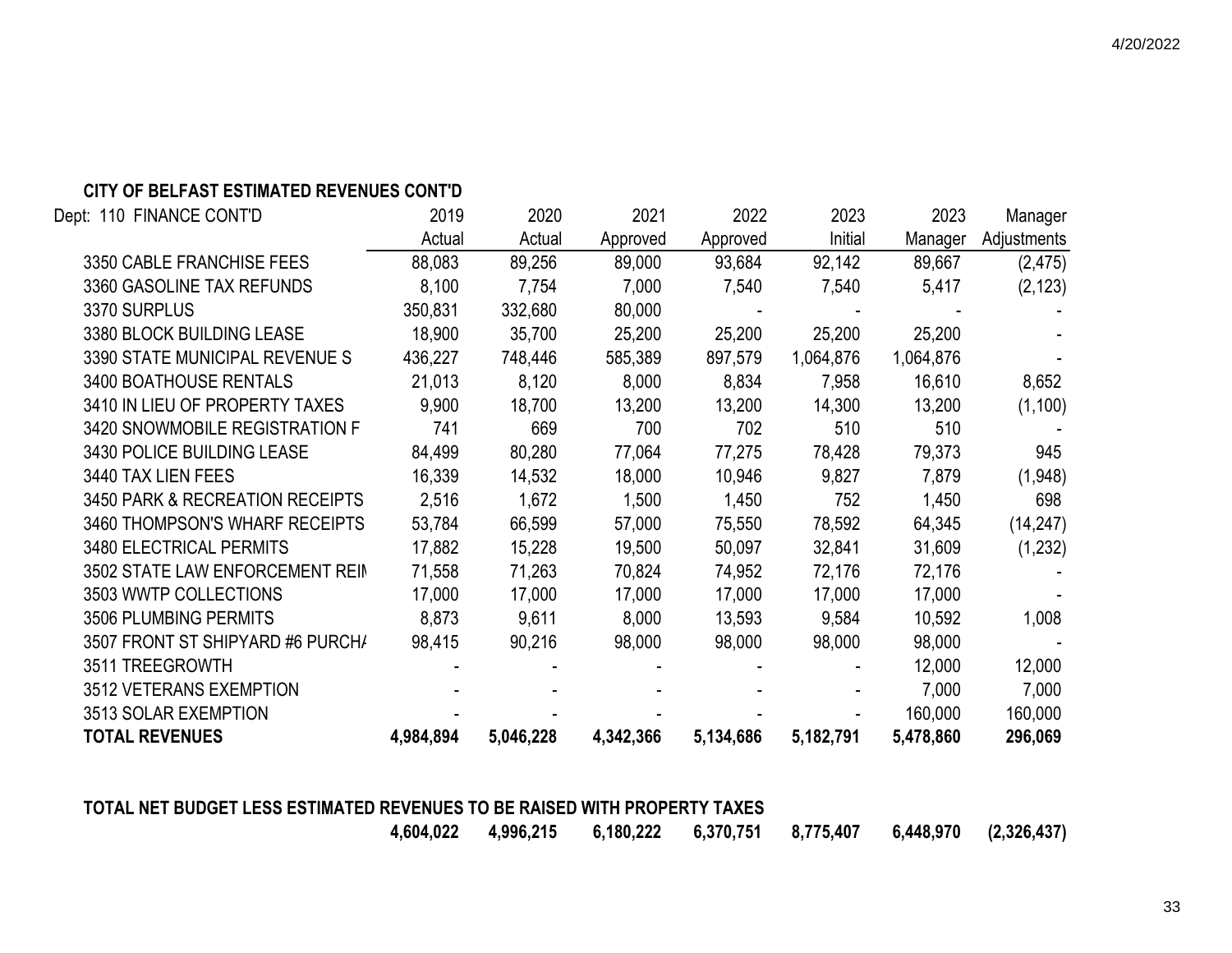|           |                                                                                                                                                |                                                                                                                                                                |                                                                                                                                              |                                                                                                                                                                           |                                                                                                                                                                   | 2023                                                                                                                                                                                                                                                                 |
|-----------|------------------------------------------------------------------------------------------------------------------------------------------------|----------------------------------------------------------------------------------------------------------------------------------------------------------------|----------------------------------------------------------------------------------------------------------------------------------------------|---------------------------------------------------------------------------------------------------------------------------------------------------------------------------|-------------------------------------------------------------------------------------------------------------------------------------------------------------------|----------------------------------------------------------------------------------------------------------------------------------------------------------------------------------------------------------------------------------------------------------------------|
|           |                                                                                                                                                |                                                                                                                                                                |                                                                                                                                              |                                                                                                                                                                           |                                                                                                                                                                   | Council                                                                                                                                                                                                                                                              |
|           |                                                                                                                                                |                                                                                                                                                                |                                                                                                                                              |                                                                                                                                                                           |                                                                                                                                                                   |                                                                                                                                                                                                                                                                      |
|           |                                                                                                                                                |                                                                                                                                                                |                                                                                                                                              |                                                                                                                                                                           |                                                                                                                                                                   |                                                                                                                                                                                                                                                                      |
|           |                                                                                                                                                |                                                                                                                                                                |                                                                                                                                              |                                                                                                                                                                           |                                                                                                                                                                   |                                                                                                                                                                                                                                                                      |
|           |                                                                                                                                                |                                                                                                                                                                |                                                                                                                                              |                                                                                                                                                                           |                                                                                                                                                                   |                                                                                                                                                                                                                                                                      |
|           |                                                                                                                                                |                                                                                                                                                                |                                                                                                                                              |                                                                                                                                                                           |                                                                                                                                                                   |                                                                                                                                                                                                                                                                      |
|           |                                                                                                                                                |                                                                                                                                                                |                                                                                                                                              |                                                                                                                                                                           |                                                                                                                                                                   |                                                                                                                                                                                                                                                                      |
|           |                                                                                                                                                |                                                                                                                                                                |                                                                                                                                              |                                                                                                                                                                           |                                                                                                                                                                   |                                                                                                                                                                                                                                                                      |
|           |                                                                                                                                                |                                                                                                                                                                |                                                                                                                                              |                                                                                                                                                                           |                                                                                                                                                                   |                                                                                                                                                                                                                                                                      |
|           |                                                                                                                                                |                                                                                                                                                                |                                                                                                                                              |                                                                                                                                                                           |                                                                                                                                                                   |                                                                                                                                                                                                                                                                      |
|           |                                                                                                                                                |                                                                                                                                                                |                                                                                                                                              |                                                                                                                                                                           |                                                                                                                                                                   |                                                                                                                                                                                                                                                                      |
|           |                                                                                                                                                |                                                                                                                                                                |                                                                                                                                              |                                                                                                                                                                           |                                                                                                                                                                   |                                                                                                                                                                                                                                                                      |
|           |                                                                                                                                                |                                                                                                                                                                |                                                                                                                                              |                                                                                                                                                                           |                                                                                                                                                                   |                                                                                                                                                                                                                                                                      |
|           |                                                                                                                                                |                                                                                                                                                                |                                                                                                                                              |                                                                                                                                                                           |                                                                                                                                                                   |                                                                                                                                                                                                                                                                      |
|           |                                                                                                                                                |                                                                                                                                                                |                                                                                                                                              |                                                                                                                                                                           |                                                                                                                                                                   |                                                                                                                                                                                                                                                                      |
|           |                                                                                                                                                |                                                                                                                                                                |                                                                                                                                              |                                                                                                                                                                           | 40,000                                                                                                                                                            |                                                                                                                                                                                                                                                                      |
|           |                                                                                                                                                |                                                                                                                                                                |                                                                                                                                              |                                                                                                                                                                           |                                                                                                                                                                   |                                                                                                                                                                                                                                                                      |
| 22,885    | 32,000                                                                                                                                         | 23,000                                                                                                                                                         | 25,000                                                                                                                                       | 25,000                                                                                                                                                                    | 25,000                                                                                                                                                            |                                                                                                                                                                                                                                                                      |
| 4,611     | 5,000                                                                                                                                          | 35,000                                                                                                                                                         |                                                                                                                                              | 35,000                                                                                                                                                                    | 35,000                                                                                                                                                            |                                                                                                                                                                                                                                                                      |
| 3,692     | 4,000                                                                                                                                          | 12,000                                                                                                                                                         | 5,500                                                                                                                                        | 8,500                                                                                                                                                                     | 8,500                                                                                                                                                             |                                                                                                                                                                                                                                                                      |
| 4,157     | 2,500                                                                                                                                          | 2,500                                                                                                                                                          | 2,500                                                                                                                                        | 2,500                                                                                                                                                                     | 2,500                                                                                                                                                             |                                                                                                                                                                                                                                                                      |
| 11,083    | 25,445                                                                                                                                         | 27,850                                                                                                                                                         | 27,307                                                                                                                                       | 30,085                                                                                                                                                                    | 30,085                                                                                                                                                            |                                                                                                                                                                                                                                                                      |
| 5,022     | 9,700                                                                                                                                          | 9,700                                                                                                                                                          | 9,700                                                                                                                                        | 9,700                                                                                                                                                                     | 9,700                                                                                                                                                             |                                                                                                                                                                                                                                                                      |
| 59,576    | 62,960                                                                                                                                         | 70,089                                                                                                                                                         | 74,865                                                                                                                                       | 80,594                                                                                                                                                                    | 80,594                                                                                                                                                            |                                                                                                                                                                                                                                                                      |
| 65,095    | 63,745                                                                                                                                         | 59,823                                                                                                                                                         | 59,814                                                                                                                                       | 78,200                                                                                                                                                                    | 78,200                                                                                                                                                            |                                                                                                                                                                                                                                                                      |
| 17,000    | 17,000                                                                                                                                         | 17,000                                                                                                                                                         | 17,000                                                                                                                                       | 17,000                                                                                                                                                                    | 17,000                                                                                                                                                            |                                                                                                                                                                                                                                                                      |
|           |                                                                                                                                                |                                                                                                                                                                |                                                                                                                                              |                                                                                                                                                                           |                                                                                                                                                                   |                                                                                                                                                                                                                                                                      |
| 1,054,049 | 1,043,543                                                                                                                                      | 1,004,924                                                                                                                                                      | 1,062,090                                                                                                                                    | 1,262,090                                                                                                                                                                 | 1,262,090                                                                                                                                                         |                                                                                                                                                                                                                                                                      |
|           | 2019<br>Actual<br>118,278<br>20,386<br>115,000<br>7,503<br>2,164<br>1,198<br>4,881<br>3,154<br>478,090<br>24,614<br>18,132<br>45,609<br>16,282 | 2020<br>Budget<br>121,649<br>20,887<br>55,000<br>8,250<br>2,000<br>1,200<br>5,637<br>5,000<br>4,000<br>3,500<br>525,959<br>24,000<br>22,748<br>22,000<br>5,000 | 2021<br>126,944<br>20,887<br>45,000<br>5,610<br>2,600<br>1,400<br>5,000<br>4,000<br>3,500<br>449,546<br>26,000<br>25,475<br>22,000<br>10,000 | 2022<br>Budget<br>Budget<br>141,851<br>23,599<br>45,000<br>5,000<br>2,600<br>1,400<br>4,000<br>4,000<br>3,500<br>468,454<br>36,000<br>25,000<br>40,000<br>5,000<br>35,000 | 2023<br>Initial<br>151,310<br>24,000<br>45,000<br>7,000<br>2,600<br>1,400<br>4,500<br>200,000<br>4,000<br>3,500<br>422,701<br>36,000<br>28,500<br>40,000<br>5,000 | VII I VE DELFAJI WAJIEWATEN INEATIWENT FLANT FI ZUZU-ZUZT FNVFVJED DUDUET (ITUM USEI 1665 NULIAX UVIIAIS)<br>2023<br>Manager<br>151,310<br>24,000<br>45,000<br>7,000<br>2,600<br>1,400<br>4,500<br>200,000<br>4,000<br>3,500<br>422,701<br>36,000<br>28,500<br>5,000 |

## **CITY OF BELFAST WASTEWATER TREATMENT PLANT FY 2020-2021 PROPOSED BUDGET (from user fees not tax dollars)**

34